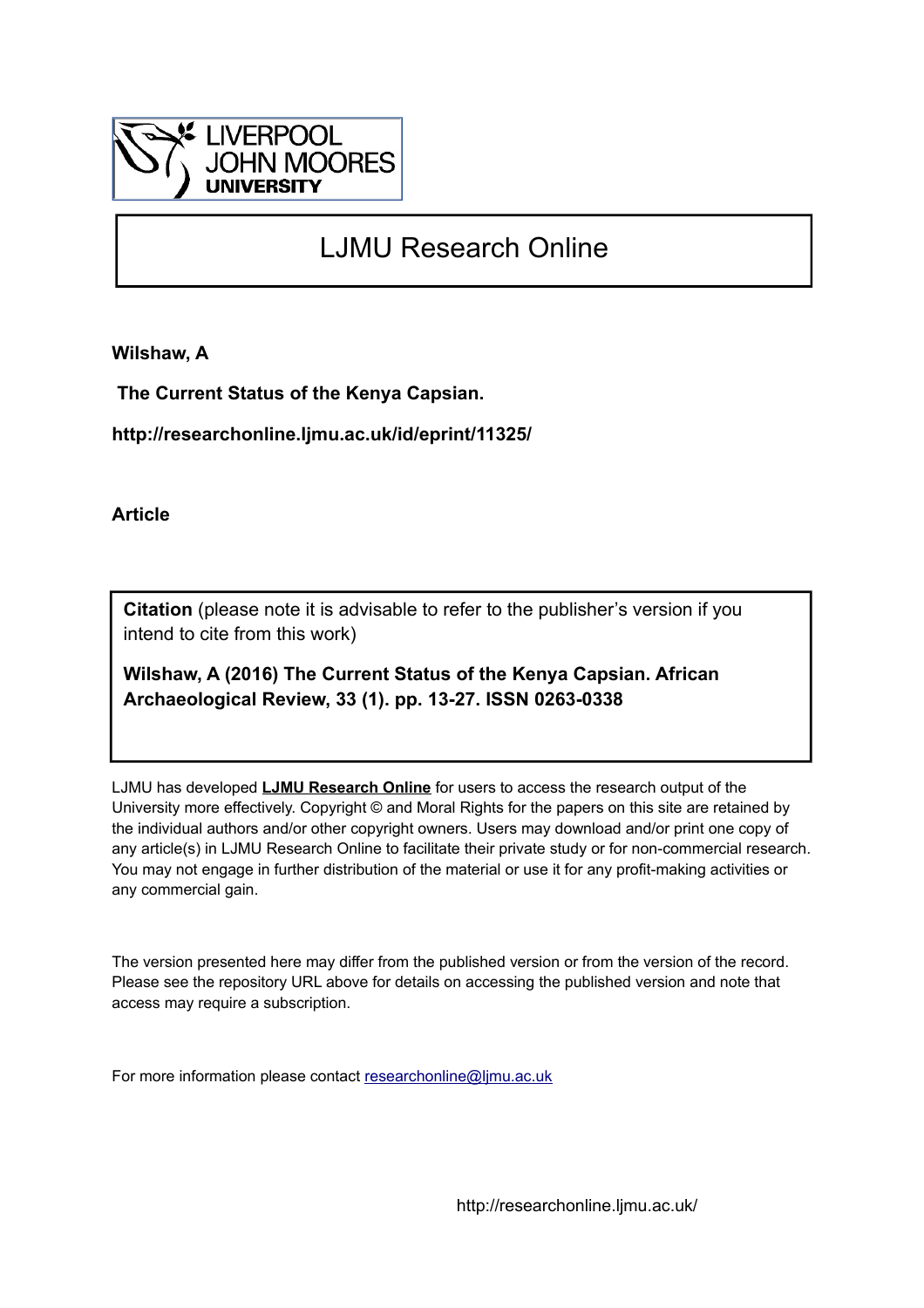#### REVIEW ARTICLE



# The Current Status of the Kenya Capsian

Alex Wilshaw

Published online: 4 March 2016  $\odot$  The Author(s) 2016. This article is published with open access at Springerlink.com

Abstract East Africa is home to a rich array of stonetool traditions that span human prehistory. It is unsurprising, therefore, that the region attracted pioneer prehistorians in the early twentieth century, including L. S. B. Leakey, E. J. Wayland and T. P. O'Brien, who created the first cultural framework for East African prehistory during the 1930s. Although aspects of this framework remain relevant today, others have become misunderstood relics of an old classification system that hinders current research. This is particularly evident in the classification of a Later Stone Age (LSA) culture – the Kenya (East African) Aurignacian, later known as Kenya (East African) Capsian. Although this cultural entity was redressed during the 1970s and 1980s and redefined as the Eburran industry, there is still mystique surrounding the current status of the Kenya Capsian, its original scope and definition, the relationship with the Eburran and its position within a modern understanding of the East African LSA. This is largely due to paradigmatic shifts in researcher attitudes, leading to the use of the Eburran as a false proxy. It is necessary now to completely remove the term Kenya Capsian as an indication of similarity among the different LSA technologies. However, there also needs to be less emphasis on the importance of the Eburran and recognition that it is just one example of a multitude of diverse localised LSA

industries. This will open the way for future research into the LSA and facilitate our greater understanding of recent prehistory in East Africa.

Résumé L'Afrique de l'Est est le berceau d'un riche ensemble de traditions qui couvrent toute la préhistoire humaine. Il est donc peu surprenant que cette région ait attirée au début du vingtième siècle les pionniers de la préhistoire, dont L. S. B. Leakey, E. J. Wayland et T. P. O'Brien, qui établirent les premiers systèmes culturels de l'Est Africain dans les années 1930. Bien qu'un certain nombre d'aspects de ce système reste pertinent aujourd'hui, d'autres constituent aujourd'hui les reliquats mal interprétés d'un vieux système de classification qui entrave la recherche actuelle. Cela est particulièrement clair pour la classification de la culture de l'Age de Pierre Tardif (APT) – l'Aurignacien du Kenya (Est Africain), connu ensuite sous le nom de Capsien du Kenya (Est Africain). Bien que cette entité culturelle ait été révisée pendant les années 70 et 80, et redéfinie comme industrie de l'Eburrien, une certaine confusion entoure toujours le statut actuel du Capsien du Kenya, son ampleur originale et de sa définition, sa relation avec l'Eburrien, et sa position vis-à-vis de notre vision de l'APT de l'Est Africain. Cela s'explique en grande partie par les variations paradigmatiques des chercheurs, conduisant à utiliser abusivement le terme Eburrien. Il est désormais nécessaire de complètement abandonner l'expression Capsien du Kenya pour indiquer une similarité entre technologies de l'APT. Cependant, il est également nécessaire de moins insister sur l'importance de l'Eburrien, et de reconnaître qu'il

A. Wilshaw  $(\boxtimes)$ 

Leverhulme Centre for Human Evolutionary Studies, University of Cambridge, Cambridge, Cambridgeshire, UK e-mail: aw386@cam.ac.uk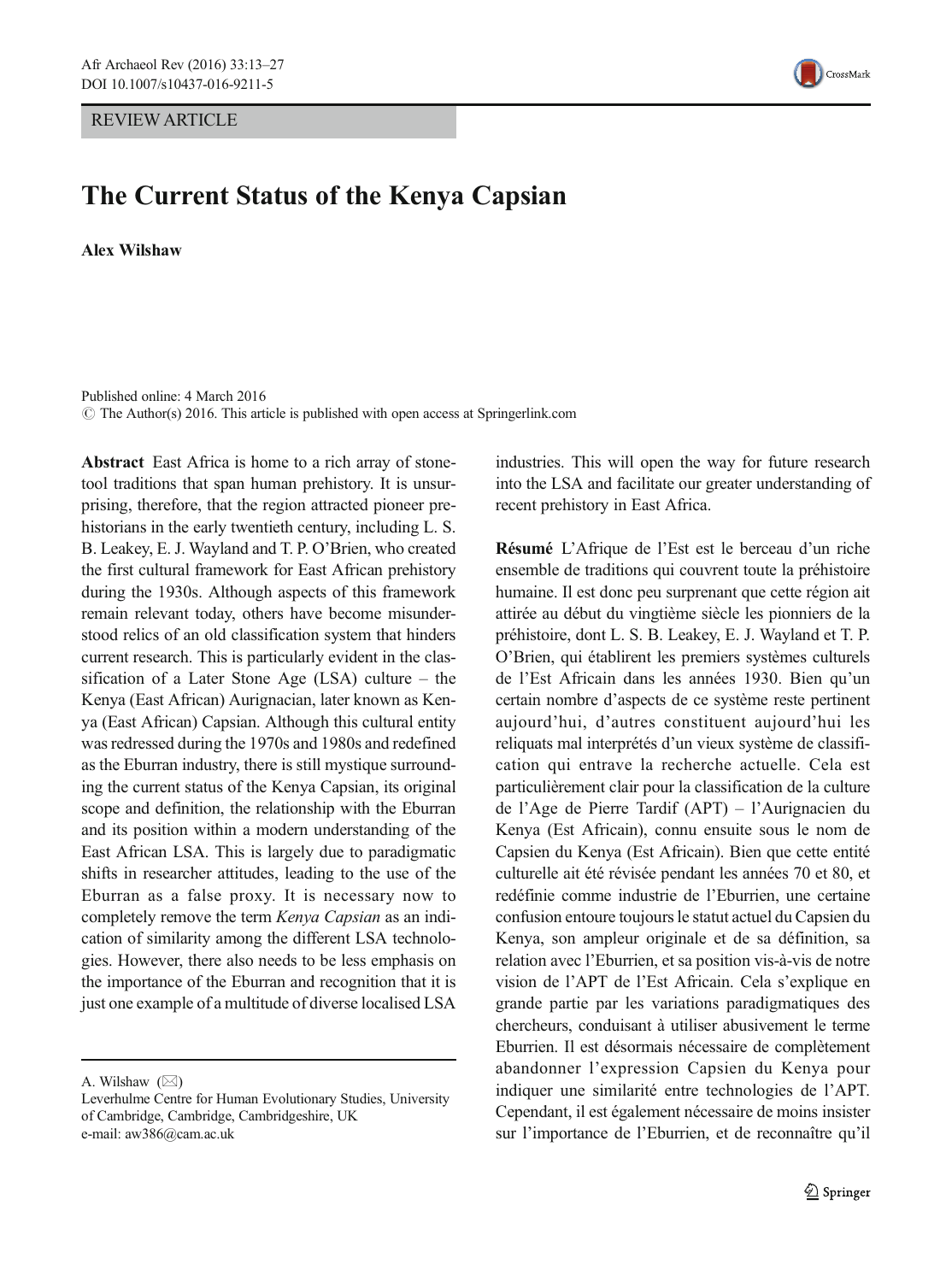s'agit juste d'un exemple parmi d'autres d'une multitude d'industries locales de l'APT. Cela devrait ouvrir la voie à de futures recherches sur l'APT et faciliter une meilleure compréhension de la préhistoire récente de l'Afrique de l'Est.

Keywords Later Stone Age . East African archaeology. Kenya Capsian . Eburran . Kenya . Aurignacian

#### Introduction

East Africa is awash with a diverse array of Later Stone Age (LSA) lithic assemblages that share common morphologies yet retain idiosyncratic features. The first reports of stone-tool evidence from the region were written at the end of the nineteenth century, as a result of which serious investigations into these lithic industries have been underway for nearly a century (Dewey and Hobley [1925](#page-14-0); Gregory [1896](#page-14-0); MacDonald [1923](#page-14-0); Wayland [1924](#page-15-0)). Such an extensive research history has inevitably resulted in the use of a wide variety of localised archaeological nomenclature, which can be quite perplexing when viewed retrospectively. When multiple sets of terminology have been applied to the same archaeological evidence (be it sites, assemblages or tool traditions), it can be difficult to understand how the different terms equate, if at all, and even trickier to rectify the evidence within a single cohesive framework. This is especially relevant when dealing with museum collections that are catalogued and described under an antiquated classification system. Furthermore, understanding the status of an assemblage or site within a modern framework of nomenclature is essential to give it utility for contemporary study. These issues are exacerbated when the names or phases within different types of classification system do not correspond spatially or temporally. This is currently the case with what is commonly known as the Kenya Capsian, a Later Stone Age tradition of particular importance, as it immediately predates and overlaps with food producers.

This stone-tool tradition was defined by Louis Leakey in the 1920s and early 1930s (Leakey [1931](#page-14-0)). It began life as the Kenya Aurignacian in recognition of its general parallels with the European Upper Palaeolithic, at a time when the European sequence was the point of reference for prehistory. The scope of the "Kenya Aurignacian" was expanded geographically in the 1930s to become the East African Aurignacian (Leakey [1936\)](#page-14-0). In the 1940s, Leakey replaced the Aurignacian component of the name with Capsian, after he recognised similarities with the Capsian of North Africa (Leakey [1947](#page-14-0)). The motivation for this change was likely the influence of colleagues from Cambridge and Africa (Cole [1975\)](#page-14-0), who, like Leakey himself, recognised that there were terminological issues arising from the use of European nomenclature and recommended an African name for an African industry (Leakey [1950](#page-14-0)). Such recommendations would later be ratified by the Burg-Wartenstein protocol on precision and definition in archaeological terminology (Clark et al. [1966](#page-14-0)).

Further work by Cole [\(1954\)](#page-14-0) refined the concept and popularised the name Kenya Capsian. In the 1980s, a reassessment of a proportion of the Kenya Capsian sites and artefacts was carried out; a new generation of researchers redefined this techno-complex and renamed it the Eburran industry (Ambrose [1984a,](#page-13-0) [1985,](#page-13-0) [1998;](#page-13-0) Ambrose et al. [1980](#page-13-0)). It is to the Eburran and its associated phases and definition that researchers continue to refer today (Kusimba [2013](#page-14-0)). However, the situation is not as straightforward as it at first may seem. The Eburran was not a direct replacement for the Kenya Capsian, and, as no alternative affinities were suggested for Kenya Capsian sites that were excluded from the new framework (other than that they "must now be referred to other industries" [Ambrose et al. [1980,](#page-13-0) p. 249]), it consequently neither fully removed the name nor satisfactorily explained the evidence previously attributed to the Kenya Capsian. To compound this, the characteristics used to define the Eburran do not correspond to those definitive of the Kenya Capsian nor are they exclusively lithic in nature (Ambrose [1984a,](#page-13-0) pp. 236–247). This makes it difficult to attribute sites that were not specifically listed or published as Eburran and that lack decisive ecological, spatial or temporal data (ergo those sites that comprised the Kenya Capsian). As a result, much miscomprehension surrounds the current status of the Kenya Capsian, its original scope and definition, the relationship with its purported terminological successor the Eburran and its position within a modern understanding of the East African LSA.

This miscomprehension is largely the unforeseen result of altering perceptions in archaeology, as well as of the original Kenya Capsian. The privilege of a long research history is often a double-edged sword, and the longer the history, the greater the potential complexity of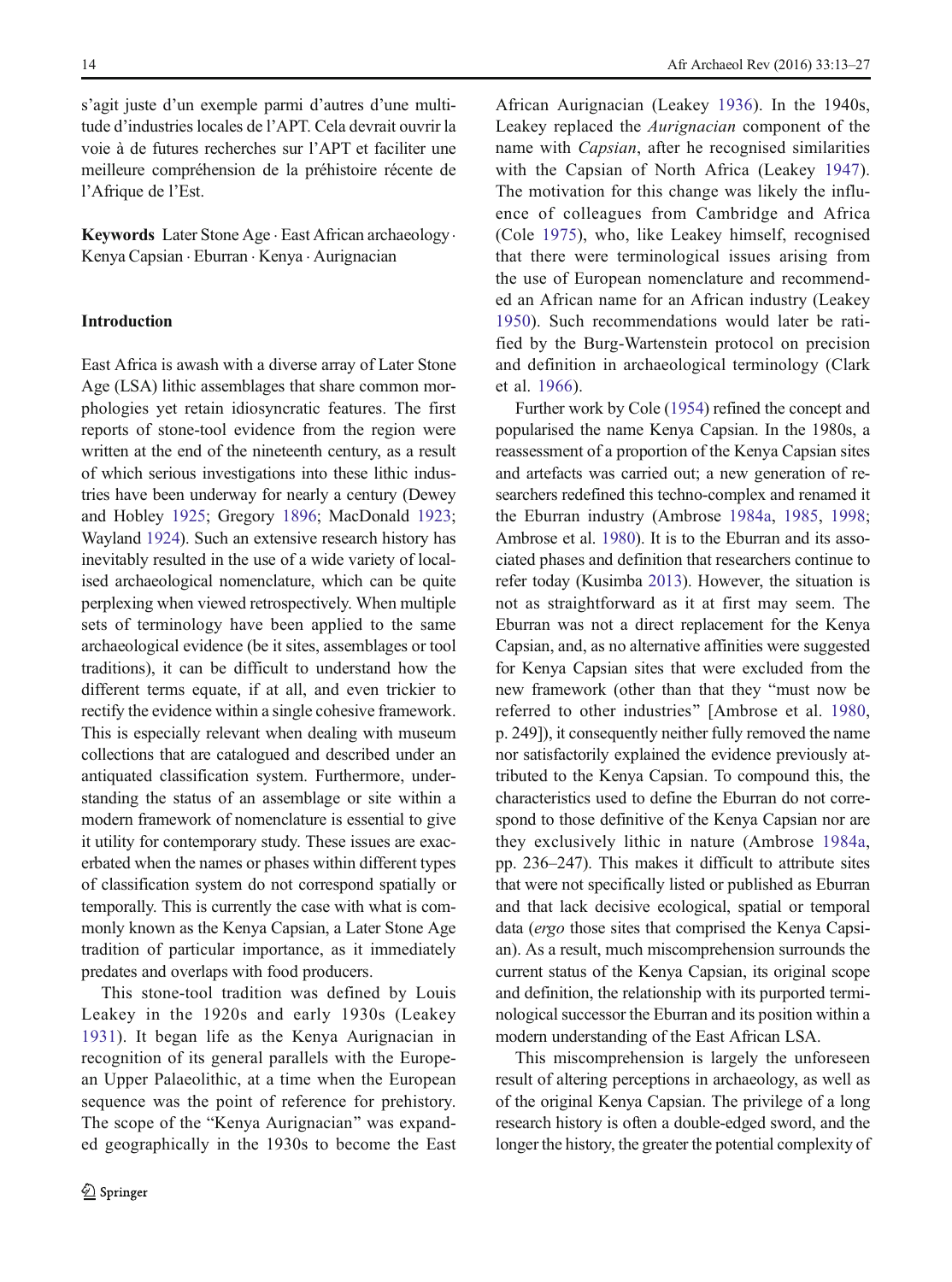theories, concepts, paradigms and methods that have been applied to any given topic. Understanding the historical context of, and intellectual influences on, researchers of the past is essential for understanding how their work should be perceived within a contemporary context. This reduces the risk of misinterpretation and misapplication of older research, not through intent, but simply because the researchers do not share a common intellectual time or space. The only way in which to elucidate is to return to the beginning and try to understand the evolutionary history of not only this specific industry, but also the changing paradigms amongst East African prehistorians.

This paper offers a review of the historical development of the Kenya Capsian, as defined by Leakey, and its ever-changing names – from the Kenya Aurignacian to the East African Aurignacian, the East African Capsian, the Kenya Capsian (the most renowned of the four earlier names) and eventually to the name by which it is, mistakenly, referred to today, the Eburran. This clarification aims at not only simplifying the situation for those endeavouring to work with older museum collections but also expounding the current situation of the Kenya Capsian as a terminological relic.

### The Kenya Aurignacian: the Birth of the Original LSA Classification System

The Kenya Aurignacian was the name given by Louis Leakey to a Late Pleistocene-Holocene, East African Mode 4-5 blade-based microlithic technology. The industry, amongst others, was outlined as part of a framework for Kenyan stone-tool technologies in The Stone Age Cultures of Kenya Colony (Leakey [1931\)](#page-14-0). Although other researchers had been working in East Africa before this time, Leakey's study was the first attempt at a coherent framework for prehistory in East Africa.

The Kenya Aurignacian is characterised by large and abundant backed blades, geometric microliths and burins and common end scrapers. In its original formulation, the industry consisted of five phases: Basal Aurignacian, Lower Aurignacian and Upper Aurignacian A, B and C (Leakey [1931\)](#page-14-0). The phases are extensionally defined, (rather than being intentionally defined, with a series of quantified attributes that characterise each phase), with type sites that represent the different phases and can be used to compare to novel evidence. The type sites consist of Cartwright Site (Fig. [1,](#page-4-0) 6), Nderit Drift (Fig. [1,](#page-4-0) 1) and Gamble's Cave II (Fig. [1,](#page-4-0) 2), forming the type sites respectively for phases A, B and C. All of these type sites are found within the Nakuru-Naivasha Basin in central Kenya, where Leakey spent most of his childhood and early career working on his doctoral thesis and with the East African Archaeological Expedition (EAAE).

The material included within the Kenya Aurignacian industry is well known and has been well described for the type sites in the Nakuru-Naivasha Basin (Ambrose [1984a,](#page-13-0) [1985](#page-13-0), [1986](#page-13-0), [1998,](#page-13-0) [2002](#page-13-0); Ambrose et al. [1980;](#page-13-0) Cole [1954](#page-14-0), [1963;](#page-14-0) Hivernel [1974](#page-14-0); Leakey [1931;](#page-14-0) Wilshaw [2012a](#page-15-0)). However, Leakey described three further geographical groupings as Kenya Aurignacian. These include sites in (a) the Central Province, (b) Nyanza Province and (c) Turkana (Fig. [1](#page-4-0), 15–18), to which publications rarely refer and for which collections exist in Kenya National Museum with little or no documentation (Wilshaw [2012b\)](#page-15-0). A brief provenance for each of these early collections, where known, is presented in Table [1](#page-7-0). Each collection is labelled (for the most part) with a note card written in Leakey's hand and using his letter:number:letter classification system (e.g., Q.1.a.). Despite the distribution of affine lithic scatters/ assemblages across Kenya, it is evident that he considered all of these unpublished sites and artefacts as part of the Kenya Aurignacian tradition. The location of the Kenya Aurignacian type sites in the Nakuru-Naivasha Basin is likely a reflection of both the abundance and excellent condition of artefacts in the area and not because Leakey considered the industry to be confined to the Central Rift.

## The East African Aurignacian: the Growth of the Classification System

The original discoveries made by Leakey, the EAAE and missionary or administrative workers in Kenya firmly established the Kenya Aurignacian as both an entity in East African prehistory and a prehistoric classification system for some of the stone-tool variation observed (Leakey [1931](#page-14-0)). Naturally, as the evidence grew, so did the framework developed to incorporate it. Throughout the 1930s, references to the East African Aurignacian began to appear in place of the Kenya Aurignacian, and sites from both Tanzania and Uganda were subsumed into the classification system (Leakey [1936](#page-14-0); O'Brien [1939](#page-15-0); Wayland [1934\)](#page-15-0). Recorded within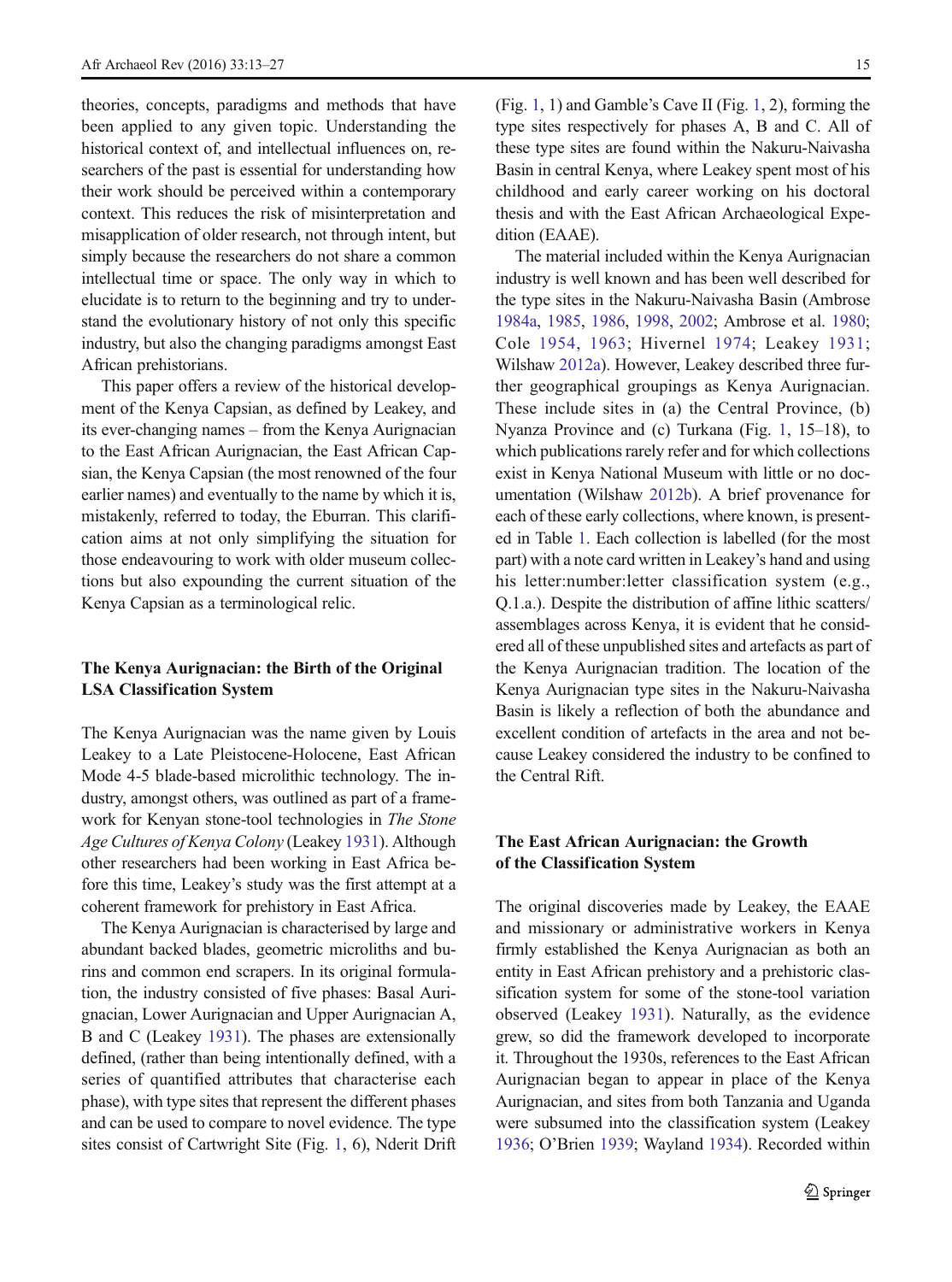<span id="page-4-0"></span>Fig. 1 Kenya Capsian and Eburran ranges in Eastern Africa. Including a selection of sites: 1 Nderit Drift, 2 Gamble's Cave II, 3 Prospect Farm, 4 Hyrax Hill, 5 Lion Hill Cave, 6 Cartwright's Site, 7 Naivasha Railway Rockshelter, 8 Knightwick, 9 Kabete, 10 Thika, 11 St. Austin's Mission, 12 Alara River and Sore, 13 KUR Line, 14 Ngiya churchyard and Usenge, 15 Ndenga, 16 Nderati, 17 Ele Bor, 18 Apis Rock, 19 Olduvai Gorge, 20 Ulanga Maru, 21 Napak, 22 Moroto. Tendaguru not shown on map



the Kenya National Museum collections are four sites from Tanzania that were included within this East African framework and a further two concerning Ugandan sites referred to as such – the details of which are shown in Table [1.](#page-7-0)

It may be noted from the site descriptions in Table [1](#page-7-0) that several of the Kenyan and non-Kenyan sites were assigned to the East African Aurignacian not by Leakey, but by other prominent researchers of the period. Some would argue that this casts doubt upon whether or not Leakey himself would have classified the sites in the same manner, and the extent to which researchers were qualified to recognise and attribute such artefacts to the East African Aurignacian. However, the experience and expertise of the

researchers assessing the affinity of the Ugandan LSA traditions at the time – Archdeacon Owen, T. P. O'Brien and E. J. Wayland – cannot be called into question. All had first-hand exposure to the collections – Owen's sites had been visited by both Leakey and Wayland (amongst other prominent names) (Owen [1938](#page-15-0)); O'Brien worked and commented often on collections from Kenya, Uganda and Tanzania (O'Brien and Solomon [1939\)](#page-15-0); and although Wayland focused largely on the Ugandan record, he visited the Central Rift lakes in early 1927 and Olduvai Gorge in 1932, in order to assess the age of the stratigraphic sequences and their associated technologies at the request of Leakey. The two researchers evidently agreed that their observations on the regional LSA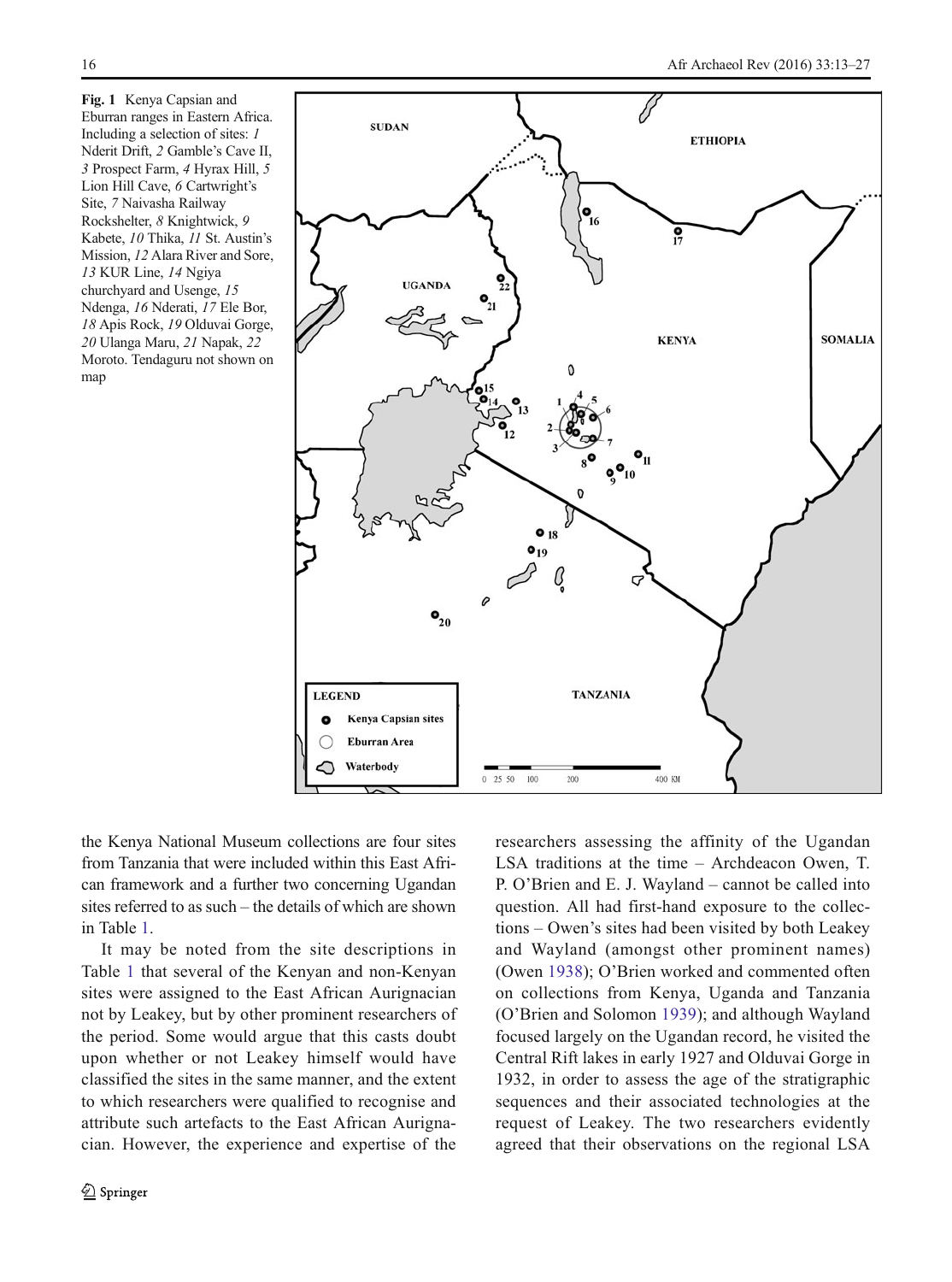<span id="page-5-0"></span>

| Table 1 Data related to early unpublished sites attributed to the Kenya Aurignacian from Kenya, Uganda and Tanzania |  |
|---------------------------------------------------------------------------------------------------------------------|--|
|---------------------------------------------------------------------------------------------------------------------|--|

| Area             | Map no.<br>and site            | Year             | Providence                                                                                                                                                                             | Affinity                                   | Artefact<br>count   | Leakey's<br>site ID      | <b>KNM</b><br>no. |
|------------------|--------------------------------|------------------|----------------------------------------------------------------------------------------------------------------------------------------------------------------------------------------|--------------------------------------------|---------------------|--------------------------|-------------------|
| Central<br>Kenya | 9. Kabete                      | 1928,<br>1932    | Surface finds from the<br>East African Archaeological<br>Expedition (EAAE) and a<br>donation from Charles Wainine                                                                      | Upper Kenya<br>Aurignacian                 | 16, 6               | Q.1.a<br>Q.1.a.1         | $596 -$<br>597    |
|                  | 10. St.<br>Austin's<br>Mission | 1929             | Surface find discovered by the<br>EAAE near Nairobi                                                                                                                                    | Upper Kenya<br>Aurignacian<br>C            | 21                  | Q.7                      | 621               |
|                  | 11. Thika                      | $1945^{\rm a}$   | Presented by R. H. Pullen Burry                                                                                                                                                        | Upper Kenya<br>Aurignacian                 | 108                 | Q.17                     | 634               |
| West<br>Kenya    | 12. Alara<br>River             | $1942^a$         | Collected and presented by<br>Archdeacon Owen                                                                                                                                          | Kenya<br>Aurignacian                       | 29, 71              | Q.13,<br>Q.13.a          | $630-$<br>631     |
|                  | 12. Sore                       | $1942^a$         | Collected and presented by<br>Archdeacon Owen, found on<br>the 9.1-m (30-foot) beach of<br>Lake Victoria                                                                               | Upper Kenya<br>Aurignacian                 | 39                  | Q.10.a                   | 627               |
|                  | 13. KUR<br>Line                | 1938             | Artefacts from multiple sites along<br>the KUR Line, collected by M.<br>D. Leakey and L. S. B. Leakey                                                                                  | Upper Kenya<br>Aurignacian<br>А            | 400                 | Q.4.a.2                  | 604               |
|                  | 14. Ngiya<br>Churchyard        | $1942^a$         | Collected and presented by<br>Archdeacon Owen. Found<br>whilst excavating church<br>foundations. See Owen (1939)                                                                       | Kenya<br>Aurignacian                       | 15                  | Q.19                     | 636               |
|                  | 14. Usenge                     | $1942^a$         | Collected and presented by<br>Archdeacon Owen, found on a<br>steep rocky hillside without<br>stratification. See Owen (1939)                                                           | Kenya<br>Aurignacian                       | 5                   | Q.11                     | 628               |
|                  | 15. Ndenga                     | $1942^a$         | Collected and presented by<br>Archdeacon Owen                                                                                                                                          | Late Kenya<br>Aurignacian                  | 20, 142             | Q.14<br>Q.14.a           | $632 -$<br>633    |
| North<br>Kenya   | 16. Nderati                    | ~1930            | Mention of Aurignacian at<br>Nderati. Small excavation and<br>collection was later made at<br>Nderati Wells by Barthelme<br>(1977)                                                     | Kenya<br>Aurignacian                       | 50                  | L.6                      | No<br>data        |
|                  | 17. Ele Bor                    | $~1920-$<br>1930 | No data on early collections, but<br>later works for Ele Bor A<br>include Chittick (1976),<br>Phillipson (1976) and Gifford-<br>Gonzalez (2003)                                        | Kenya<br>Aurignacian                       | No data             | No data                  | No<br>data        |
|                  | Tanzania 18. Apis Rock 1931    |                  | Artefacts from section 7 of an<br>excavation. References include<br>Leakey (1936), Leakey et al.<br>(1972) and Masao (1979).                                                           | Upper Kenya<br>Aurignacian<br>$\mathbf{C}$ | 53                  | Q.20                     | 642               |
|                  | 19. Olduvai<br>Gorge           | 1931             | Presented by L. S. B. Leakey from Upper Kenya<br>Bed V, Gamblian surface,<br>contemporary with the human<br>fossil labelled OH1 (Wayland<br>1932). References include<br>Leakey (1979) | Aurignacian<br>C                           | 31, 28, 268, 16, 36 | Q.15.,<br>$Q.15.a-$<br>d | $637 -$<br>641    |
|                  | 20. Ulanga<br>Maru             |                  | ca. 1930 Found in a stream bed 15 miles<br>east of Nzega, 18 km (11 miles)<br>northwest of Zilza; presented to<br>the museum by D. R.<br>Grantham.                                     | Kenya<br>Aurignacian                       | 5                   | J.95                     | 346               |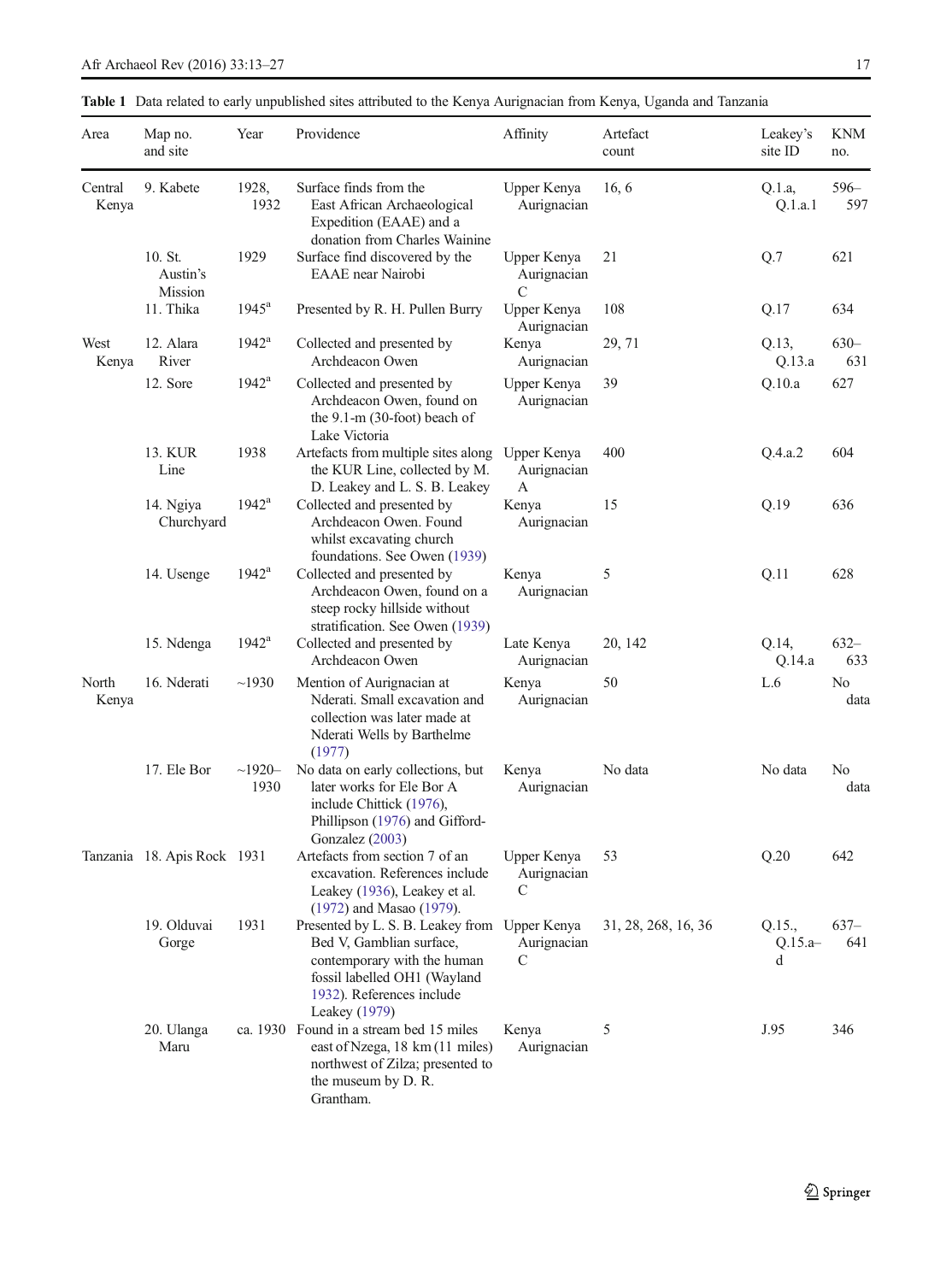Table 1 (continued)

| Area   | Map no.<br>and site | Year | Providence                                                                                                                   | Affinity             | Artefact<br>count                                                                                            | Leakey's<br>site ID | <b>KNM</b><br>no. |
|--------|---------------------|------|------------------------------------------------------------------------------------------------------------------------------|----------------------|--------------------------------------------------------------------------------------------------------------|---------------------|-------------------|
|        | — Tendaguru         | 1924 | Surface artefacts collected by<br>Leakey whilst excavating<br>dinosaur fossils for the Natural<br>History Museum (Cole 1975) | Kenya<br>Aurignacian |                                                                                                              |                     | 348               |
| Uganda | 21. Napak           | 1923 | In stratigraphy in gravels at Napak.<br>References include Wayland<br>(1924, 1934)                                           | Kenya<br>Aurignacian | No data, although<br>O'Brien and Solomon<br>$(1939)$ refer to large<br>collections from<br>Karamoja ca. 1925 |                     |                   |
|        | 22. Moroto          | 1923 | Artefacts from Moroto, Karamoja.<br>References include Wayland<br>(1924, 1934)                                               | Kenya<br>Aurignacian | No data, although<br>O'Brien and Solomon<br>$(1939)$ refer to large<br>collections from<br>Karamoja ca. 1925 |                     |                   |

a The date of donation, rather than the date of collection

industries were similar, and Wayland [\(1934,](#page-15-0) p. 343) concurred with Leakey that the Olduvai collections were "Kenya Aurignacean."

Wayland would later write that "the [East African] Aurignacean [sic] appears to have been a foreign influence which came, presumably, from the north or more likely the north-east for in that direction [East African] Aurignacean sites are commonest indeed, they would seem to be decidedly rare elsewhere in Uganda" (Wayland [1934](#page-15-0), p. 351). The explicit statement that artefacts from the East African Aurignacian were rare in the interior of Uganda (echoed by O'Brien and Solomon [\[1939\]](#page-15-0)) adds weight to the argument that the classification framework was indeed intentionally aimed at describing an East African phenomenon. There was clear selection of which sites and industries were and were not Aurignacian, and the broadening of the name from Kenyan to East African was intentionally done, not because researchers working outside of Kenya were abusing the existing classification as a "dumping" ground" for non-Kenyan sites, but because they considered the features (mostly typological) of some LSA assemblages outside Kenya to justify the suggestion of a regional prehistoric culture.

The last reference to the East African Aurignacian appeared in 1939 (O'Brien and Solomon [1939](#page-15-0)), and the brevity of use is probably the result not of any conscious decision on the part of the researchers involved, but as an unforeseen result of the tumultuous times through which they lived. This is aptly reflected in the date of the penultimate publication to mention the East African Aurignacian – 1939. The outbreak of the Second World War threw the future of the colonies and protectorates into jeopardy. E. J. Wayland was posted back to England on war service and did not return to Uganda until his retirement in 1953 (Davies [1967\)](#page-14-0). Likewise, T. P. O'Brien served out much of the war in India, with the eventual intention of returning to Uganda to carry out further fieldwork in the 1960s; unfortunately, he died in 1968, before this could be realised (Posnansky [1968\)](#page-15-0).

# The East African Capsian: an African Name for an African Industry

Unlike Wayland and O'Brien, Leakey stayed on in Kenya throughout the war as part of the African Intelligence Service (Leakey [1974](#page-14-0)). He continued, when he could, to research a diversity of prehistoric periods, although publications were limited by the war. When he finally published again on the East African Aurignacian, it was to replace Aurignacian with Capsian. However, he made it clear that Capsian was very much a term for "our East African blade and burin culture", and not just a Kenyan phenomenon (Leakey [1947,](#page-14-0) p. 206). This would be his final dedicated publication on the topic.

As a result of the domineering role of individual characters in the early days of prehistoric research in Africa, the loss of engagement from these three pioneers had a profound effect on research into the LSA of the area, as well as the manner in which the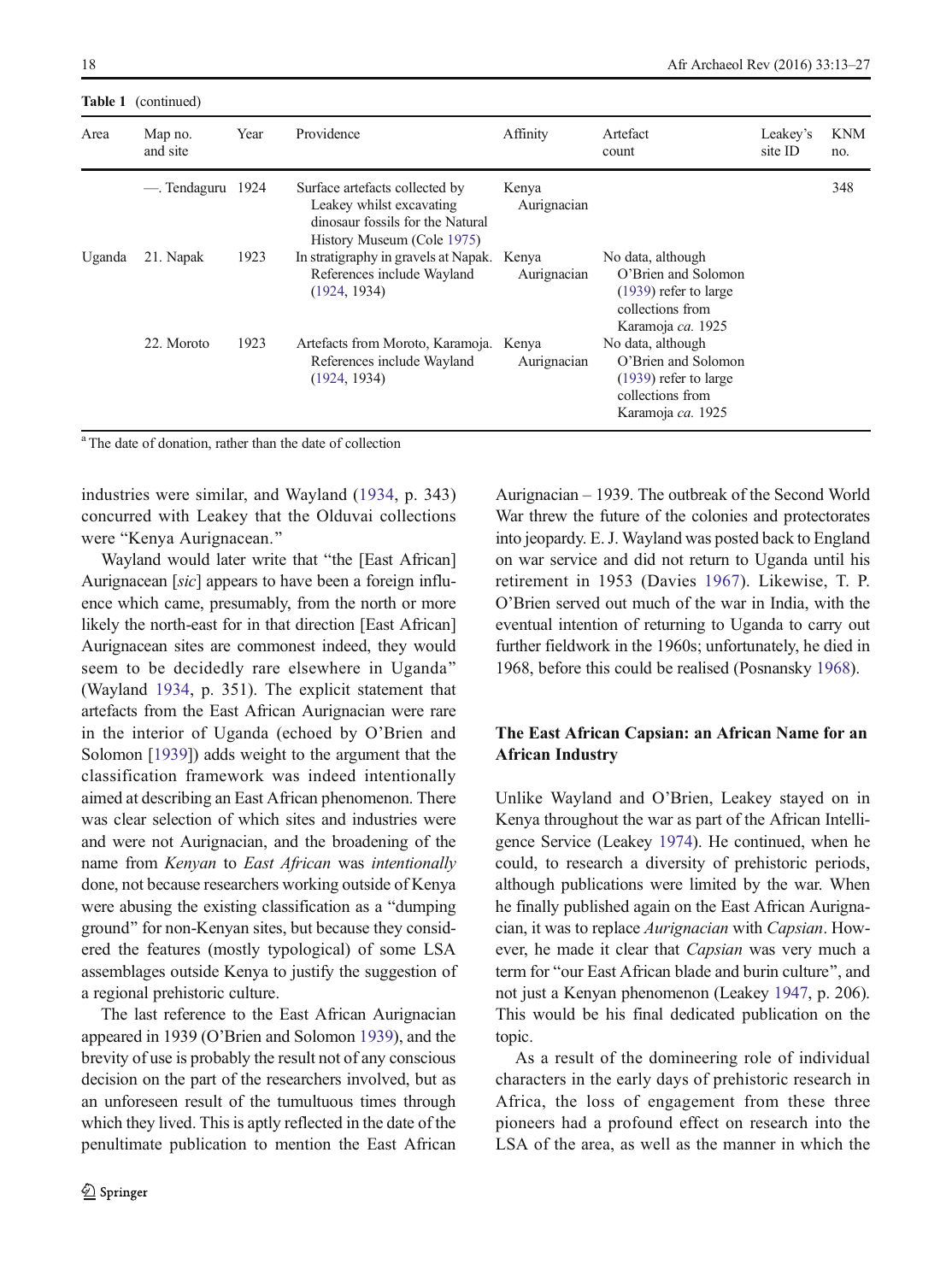<span id="page-7-0"></span>

| Table 2 Description of main characteristics of the different phases of the Eburran, adapted from Leakey (1931), Cole (1954, 1963). |  |  |  |  |  |  |  |
|------------------------------------------------------------------------------------------------------------------------------------|--|--|--|--|--|--|--|
| Ambrose et al. 1980 and Ambrose (1984a, 1985, 1998)                                                                                |  |  |  |  |  |  |  |

| Eburran phase                    |    | Date                                                                                    | Defining features                                                                                                                                                                                                                                                                                                                                                      | Kenya<br>Capsian<br>phase      | Representative sites                                                                                                                                                                                                                            |  |  |
|----------------------------------|----|-----------------------------------------------------------------------------------------|------------------------------------------------------------------------------------------------------------------------------------------------------------------------------------------------------------------------------------------------------------------------------------------------------------------------------------------------------------------------|--------------------------------|-------------------------------------------------------------------------------------------------------------------------------------------------------------------------------------------------------------------------------------------------|--|--|
| Giant<br><b>Blade</b><br>Eburran | Ι  | $10.3$ kya (but<br>believed to<br>extend into the<br>Late Pleistocene<br>$\sim$ 12 kya) | Mean microlith length >49 mm<br>(crescents commonly being over<br>70 mm in length; the large size of these<br>backed tools characterises this phase).<br>Small scrapers (mean length ~29 mm).<br>Tool frequencies similar to those of<br>phase II, but microlith, scraper and<br>outils écaillés morphology differs<br>(although the differences are not<br>described) | No<br>equivalent               | Nderit Drift (section 25)                                                                                                                                                                                                                       |  |  |
| Large<br>Blade<br>Eburran        | П  | $11.0 - 10.3$ kya                                                                       | Mean microlith length 33-36 mm. End<br>scrapers are considerably larger than<br>those of phase I. Fine retouch prepared<br>platforms directed from the release<br>face of the core onto the platform                                                                                                                                                                   | Lower<br>Kenya<br>Capsian      | Nderit Drift (section 13). Marula<br>Rockshelter (talus slope, L3). Prospect<br>Farm. Masai Gorge Rockshelter<br>(stratum 2)                                                                                                                    |  |  |
|                                  | Ш  | (midpoint) $8.5-8$<br>kya                                                               | Mean microlith length 32-37 mm. End<br>scrapers are considerably larger than<br>those of phase I                                                                                                                                                                                                                                                                       | Upper<br>Kenya<br>Capsian<br>А | Gamble's Cave II (Leakey's level 4,<br>Nelson's levels 1-12). GsJi29 Nderit<br>Drift Hippo site. Marula Rockshelter<br>(main occupation)                                                                                                        |  |  |
|                                  | IV | ~7.8–6.6 kya                                                                            | Mean microlith length 26.2 mm.<br>Geometric microliths, end, convex,<br>notched and side scrapers decrease in<br>frequency. Burins and nongeometric<br>microliths increase in frequency.<br>Inversely retouched flakes become<br>more common. Outils écaillés reach a<br>significant frequency                                                                         | Upper<br>Kenya<br>Capsian B    | Gamble's Cave II (Leakey's level 4,<br>Nelson's levels 13-25). Lion Hill Cave<br>(lower occurrence). Salasun (strata V-<br>VI). Enkapune Ya Muto (RBL3,<br>DBS1, RBL2-3 and RBL2-2).<br>Naivasha Railway Rockshelter (5–7)                      |  |  |
| Small<br><b>Blade</b><br>Eburran |    | Va 4.5-1.8 kya                                                                          | Phase IV lithics with mean microlith<br>length 20-25 mm accompanied by                                                                                                                                                                                                                                                                                                 | C, D,<br>Neolithic<br>variants | Enkapune Ya Muto (RBL2-1, RBL1,<br>BS1). Masai Gorge Rockshelter<br>(stratum 3). Occupation level 3, layer<br>12 at Gamble's Cave II (Leakey's level<br>3, Nelson's layer 12). Naivasha<br>Railway Rockshelter (levels 1-4).<br>Pickford's Site |  |  |
|                                  |    |                                                                                         | • Pottery and domesticates                                                                                                                                                                                                                                                                                                                                             |                                |                                                                                                                                                                                                                                                 |  |  |
|                                  |    |                                                                                         | • Ecotonal environment                                                                                                                                                                                                                                                                                                                                                 |                                |                                                                                                                                                                                                                                                 |  |  |
|                                  |    |                                                                                         | • Cave/shelter sites                                                                                                                                                                                                                                                                                                                                                   |                                |                                                                                                                                                                                                                                                 |  |  |
|                                  |    | Vb 4.5-1.8 kya                                                                          | Emphasis on obliquely truncated, rather<br>than curved backed blades<br>Phase IV lithics with mean microlith<br>length 20-25 mm accompanied by:                                                                                                                                                                                                                        | C, D,<br>Neolithic<br>variants | Salasun (Strata II-IV). Hyrax Hill                                                                                                                                                                                                              |  |  |
|                                  |    |                                                                                         | • Pottery and domesticates                                                                                                                                                                                                                                                                                                                                             |                                |                                                                                                                                                                                                                                                 |  |  |
|                                  |    |                                                                                         | • Grassland environment                                                                                                                                                                                                                                                                                                                                                |                                |                                                                                                                                                                                                                                                 |  |  |
|                                  |    |                                                                                         | • Open-air sites                                                                                                                                                                                                                                                                                                                                                       |                                |                                                                                                                                                                                                                                                 |  |  |
|                                  |    |                                                                                         | Emphasis on obliquely truncated, rather<br>than curved backed blades                                                                                                                                                                                                                                                                                                   |                                |                                                                                                                                                                                                                                                 |  |  |

Ages represent calibrated radiocarbon dates measured in thousands of calendar years before the present (kya)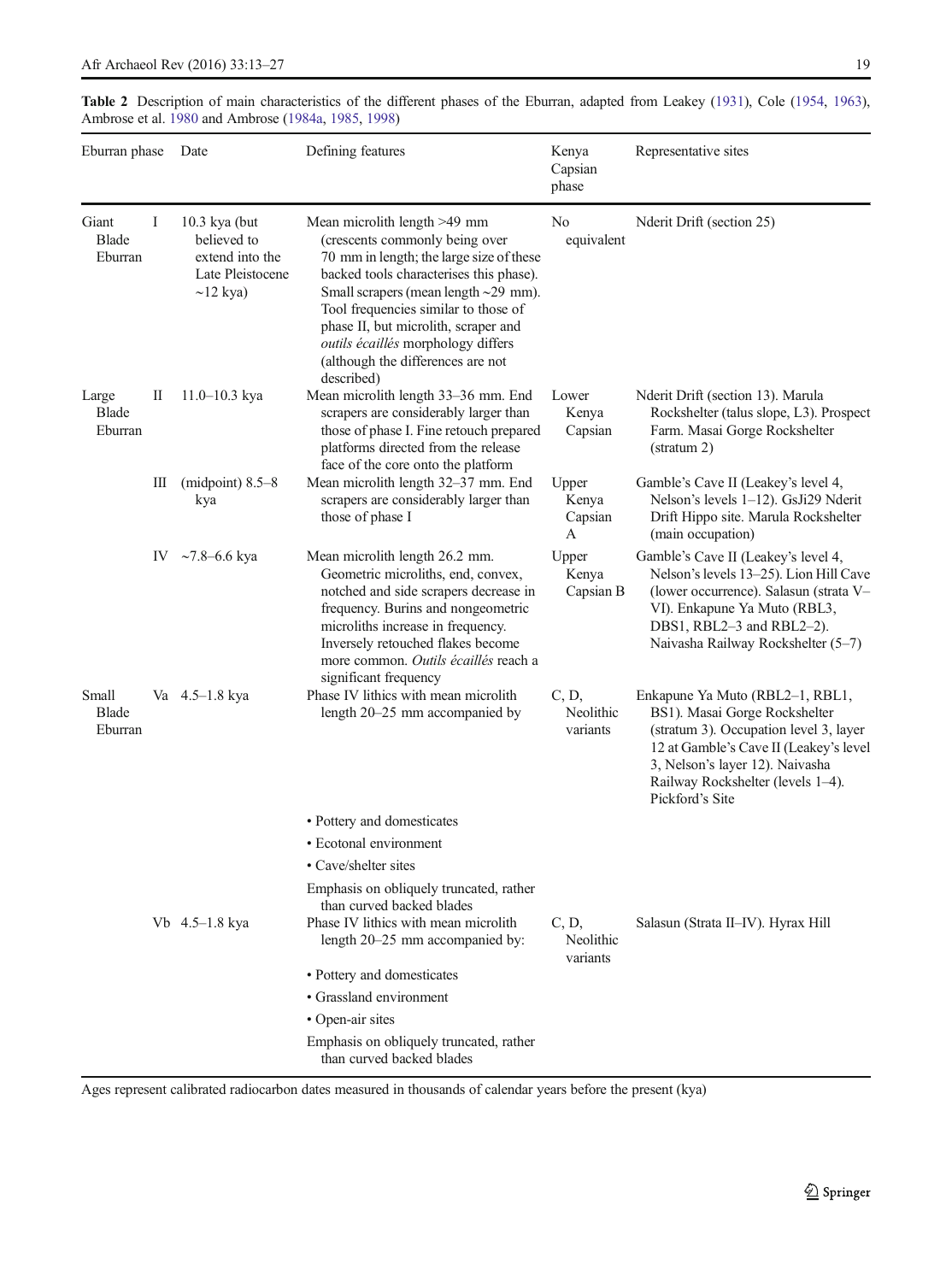earlier research was understood. It is likely that the initial emphasis on Kenyan sites and the poorly established use of the term East African led to the assumption that Kenya (and in particular the central Kenyan Rift Valley) was the spatial extent of the local Capsian tradition. However, this is not the case nor was it Leakey's intention that the industry should be understood within such a confined geographic area.

Leakey, along with his contemporaries, did not think in terms of localised industries, but rather took a macro approach to stone-tool technologies on a regional or continental scale. These pioneer researchers did not have the privilege of the knowledge that we have today. For example, the gains that have been made in population genetics, which highlight the importance of localised patterns and processes on the archaeological record, or access to high-resolution spatial data, climatic reconstructions or chronometric dating methods aids in the construction and interpretation of our understanding of prehistory in a way that was inaccessible to Leakey and others. At the time, very broad pictures of prehistory were still being built. Prehistoric archaeology was a relatively new discipline and, although it had been developing in Europe for over a century (Boucher de Perthes [1847;](#page-13-0) D'Acy [1875](#page-14-0); Evans [1860,](#page-14-0) [1872](#page-14-0); Frere [1800](#page-14-0); Schmider [1850\)](#page-15-0), the African prehistoric record was largely unknown. Therefore, when Leakey undertook to create a framework for the stone tools he had observed in Kenya, he naturally used and applied the classificatory systems to which he had been exposed in the more developed field of European prehistoric archaeology, something clearly reflected in his initial use of the "Aurignacian" nomenclature (Sutton [1974](#page-15-0)) and in his application of the industry across a broad geographic area. An understanding of both Leakey's intentions for this industry and the context within which it was developed is essential for understanding the current status of what would shortly, misguidedly, be named as the Kenya Capsian industry.

# The Kenya Capsian: Consolidation and the Causation of Misapprehension

Following the war, research into the East Africa Capsian was not really carried out again until the seminal work of Cole [\(1954\)](#page-14-0) on the prehistory of East Africa, in which she expands the industry to include two further phases: the Upper Kenya Capsian D and the Neolithic variants, with the respective type sites of Naivasha Railway Rockshelter and Hyrax Hill (Cole [1954](#page-14-0), [1963\)](#page-14-0). It should also be noted that Cole prefers the term Kenya Capsian, rather than referring to Leakey's East African Capsian, despite recognising that the industry existed in both Kenya and Tanzania (Cole [1954\)](#page-14-0) (the few sites in Uganda having already been disassociated with the Capsian [O'Brien [1936](#page-14-0), [1939](#page-15-0)]).

The poor establishment of the term East African Capsian from Leakey's ultimate dedicated publication on the topic (Leakey [1947\)](#page-14-0), and the success of Cole's article (and later book) promoting the use of the term Kenya Capsian, resulted in a sweep of the earlier terminology and the loss of recognition in the nomenclature that the Capsian extended to sites outside of Kenya. The Kenya Capsian is invariably attributed to Leakey and, although he did use the term in occasional publications prior to this time (Leakey [1951](#page-14-0)), it is not until after Cole's publication that L. S. B. Leakey himself begins to use the term consistently. It is somewhat ironic, one feels, that he initially does so in relation to artefacts from Tanzania (Leakey [1968\)](#page-14-0). Likewise, M. D. Leakey continues this practice after her husband's death, and, although recognising and describing differences between the Kenyan Capsian and an industry from Olduvai Gorge (and another one from Apis Rock, Tanzania), she reinforces the switch in nomenclature by suggesting that the Tanzanian industries were a "local variant of the Kenya Capsian" (Leakey et al. [1972](#page-14-0), p. 340).

It is at this point that the cracks in the Capsian framework begin to appear and there is a divergence from evidential reality. The introduction of the term Kenya Capsian applied continuously to non-Kenyan sites creates an obvious paradox that must have been evident even in the initial publication of the name. It is unclear how this came to pass, but it may be a reflection of the convergence of two different generations of researchers, neither of which fully understood the others' paradigmatic outlook and intentions for the framework, and an abundance of evidence that could no longer be explained within the bounds of the Capsian. A complete revision of the classification system was, in retrospect, necessary by the early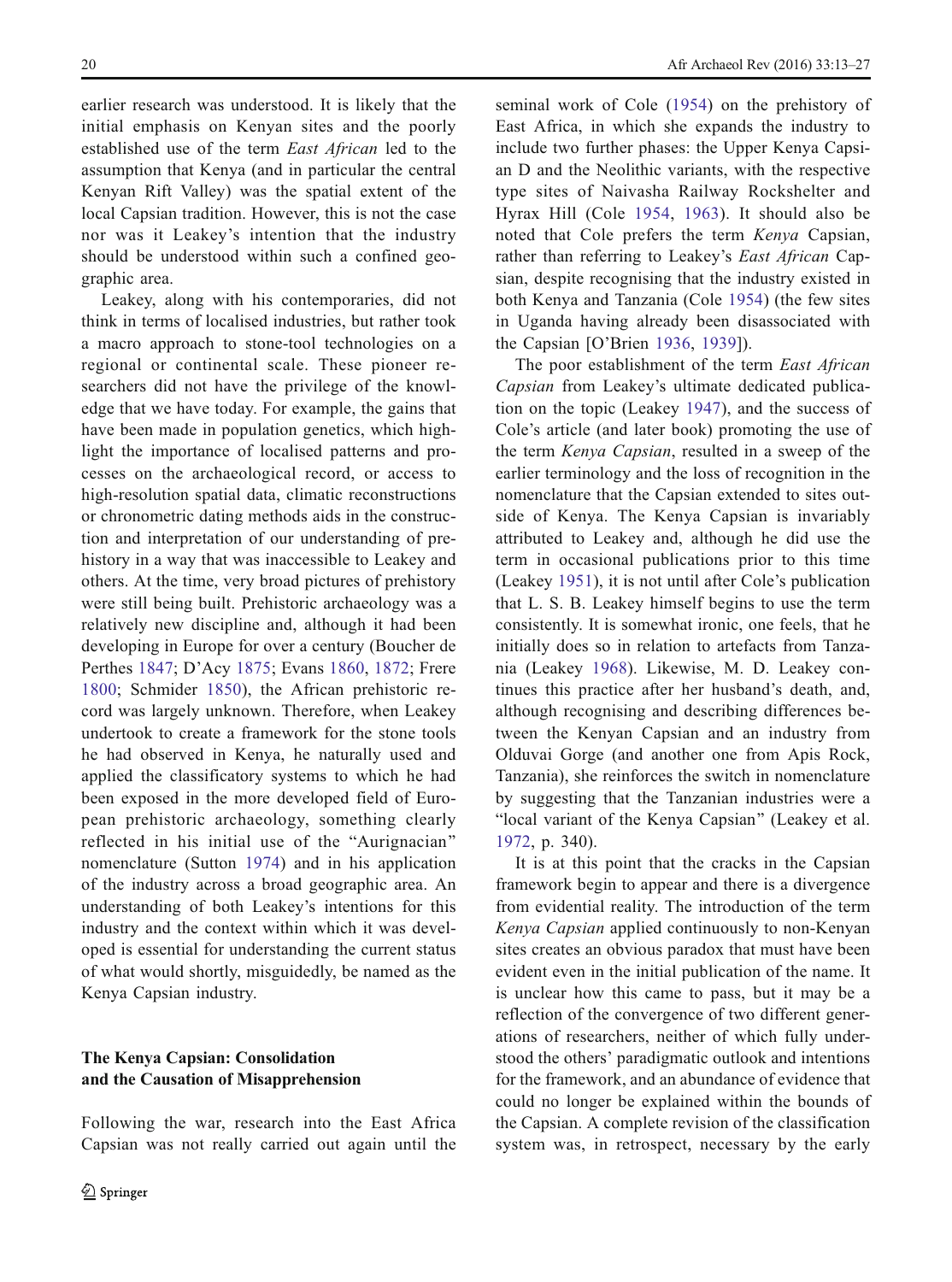1960s, but redress would take another decade for consideration and be another two decades in the making.

### The Eburran: a False Proxy; Not Just Another New Name but a New Industrial Concept

By the end of the 1970s, it was apparent that what was now known as the Kenya Capsian classification system, developed under a different name by L. S. B. Leakey and added to by others, could no longer cope with the diversity exhibited in the East African LSA. The expansion of research projects across East Africa during this time revealed an unprecedented complexity of diverse and localised traditions within the LSA (Bishop and Posnansky [1960](#page-13-0); Bower et al. [1977;](#page-14-0) Gramly [1976](#page-14-0); Nelson [1973;](#page-14-0) Robbins [1974](#page-15-0)), which neither the Kenya Capsian, nor indeed any such geographically broad classification system, could feasibly represent. Archaeological understanding had increased, and a paradigmatic shift towards greater contextualisation of prehistoric cultures within their palaeoenvironments, as well as better analytical techniques, led to a reassessment of the industry.

The aims of the researchers had also changed by this time, and, unlike Leakey, they took a microevolutionary approach to studying LSA industries: not broadly within East Africa as a whole, but specifically within localised areas. Following these changes, a novel technological framework was introduced which redefined only part of the Kenya Capsian as the Eburran – one of several local variants of the LSA that were becoming increasingly apparent and had previously been subsumed within the Kenya Capsian. The Eburran initially consisted of phases I–IV (Ambrose et al. [1980\)](#page-13-0), with later amendments to merge phases II and III and add a phase V (Ambrose [1984a](#page-13-0), [1985](#page-13-0)). The Eburran moved away from extensional definitions and towards the use of tangible characteristics, which are laid out in Table [2,](#page-5-0) with basic illustrations in Fig. [2.](#page-10-0)

The phases of the Eburran industry correspond, to an extent, to those of the Kenya Capsian. However, Ambrose was very clear that not all sites included in a Kenya Capsian phase were included in its equivalent Eburran phase and that only technologies from very specific Kenya Capsian sites were representative of the new Eburran phases (also detailed in Table [2](#page-5-0)) – specifically those from the Nakuru-Naivasha Basin in Kenya.

The description of the Eburran as a local tradition represented an improved LSA chronology for the area, as well as a basic quantitative description of the technology and new hypotheses about the relationship between the industry, its makers and the ecological niche that they inhabited (Ambrose et al. [1980;](#page-13-0) Ambrose [1985](#page-13-0); Bower et al. [1977](#page-14-0)). The Eburran, as conceived, was radiocarbon-dated between  $12,710 \pm 310$  BP and  $1,110 \pm 115$  BP (Ambrose [1980;](#page-13-0) Ambrose [1984a](#page-13-0), [1984b;](#page-13-0) Bower et al. [1977](#page-14-0)). Simultaneously, research into the changing climate and ecology of the Late-Pleistocene/Holocene Nakuru-Naivasha Basin was undertaken, which allowed the newly dated archaeological record to be contextualised within an environmental framework. This led to the development of a key hypothesis related to the adaptations of its makers.

The Late-Pleistocene/Holocene period was characterised by wet and dry phases (pluvials and interpluvials) that caused a series of associated changes in lake levels; these changes ranged from full lake overflow (when the lakes of Nakuru and Elmenteita formed a single body of water) to complete desiccation, which resulted in an archaeological hiatus between 6.0 and 4.0 thousand years ago (kya). Within the lake basins, there are three different types of ecologies that exist in bands at different altitudinal levels – savannah (lowland), bush-woodland (mid-range) and montane-forest (highland). The climatic changes caused these ecological bands to migrate altitudinally; wet phases led to the expansion of bush and montane-forest into lowland areas, and arid phases saw the expansion of savannah lands to higher altitudes.

Ambrose et al. ([1980](#page-13-0)) argue that the makers of the Eburran industry primarily exploited the band of savannah-montane forest ecotonal areas. They identify altitude as a potential adaptation of the makers to a specific ecotonal niche, ergo the ecology and marginal environments that are associated with different altitudes at different points in prehistory, to be a factor in the appearance and evolution of the industry. Essentially, the model proposes that the location of Eburran sites, and the intensity of their occupation, migrate over time with the migration of the ecological niche to different altitudinal levels in response to the climatic changes (Ambrose [1986;](#page-13-0) Ambrose et al. [1980](#page-13-0)). Later research also suggested that the Eburran had two different adaptations – one represented by the use of cave sites at higher ecotonal altitudes and the other by the use of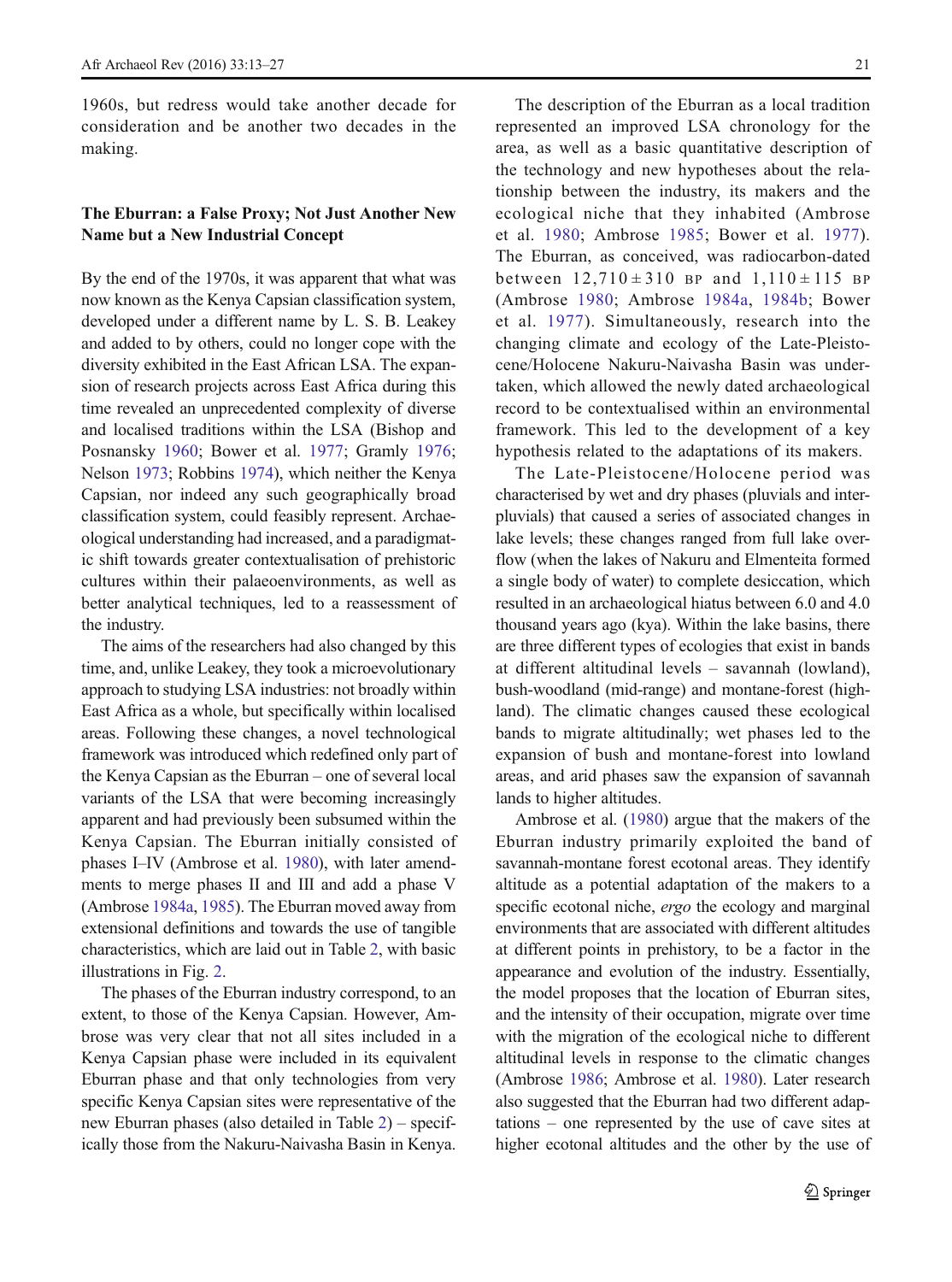<span id="page-10-0"></span>Fig. 2 a Selection of obsidian stone tools of the Kenya Capsian, later Eburran, industries. Backed blades and crescents from b Q19, Ngiya churchyard, Nyanza, Kenya (basalt); c Q15, Alara River, Nyanza, Kenya (chert); d Q20, Apis Rock, Tanzania (chert and chalcedony); and e Q14, Ndenga, Nyanza, Kenya (chert). a after Ambrose ([1984b](#page-13-0), 1984a, 1985). All illustrations are by the author



open-air savannah sites at lower altitudes, after 4.9 kya. It further hypothesised that the latter was associated with a gradual shift towards animal domestication in the later stages of the Eburran in response to the spread of the Pastoral Neolithic (Ambrose [1998](#page-13-0); Kusimba and Kusimba [2005](#page-14-0); Lane [2011;](#page-14-0) Mutundu [2010](#page-14-0)).

The introduction of the ecotonal adaptation model had three consequences for the interpretation of LSA archaeological sites in and around the Nakuru-Naivasha Basin. Firstly, the use of a suite of defining attributes, including lithic technology, ecology and the presence of both pottery types and domesticates, clearly made inferences about the Eburran as a techno-complex that had not been inherent within the Kenya Capsian. Secondly, the novel classification excluded some sites previously identified as Kenya Capsian from belonging to the Eburran industry, particularly those from non-ecotonal areas. Ambrose et al. ([1980](#page-13-0), p. 249) stated that "many of the [Kenya Capsian] surface collections … must now be referred to other industries", although they do not suggest which. Phillipson ([2005](#page-15-0), p. 126) would later refer to these sites as "generally ubiquitous", and that "no really convincing and meaningful classification of them has yet been proposed": evidence everywhere, which was accounted for nowhere. Thirdly, after extensive survey work (Ambrose [1984a,](#page-13-0) [1985;](#page-13-0) Ambrose et al. [1980;](#page-13-0) Bower et al. [1977](#page-14-0)), the original geographic range of the Kenya Capsian industry was redefined following the exclusion of many smaller occurrences. Dealing with off-site archaeology and surface scatters is difficult within the Eburran techno-complex – largely because frequency variables are invalid due to the small unrepresentative sample sizes and contextual data required to confirm ecology, pottery or domesticates are absent or limited – and it is these types of sites that have since suffered the most from the introduction of the Eburran.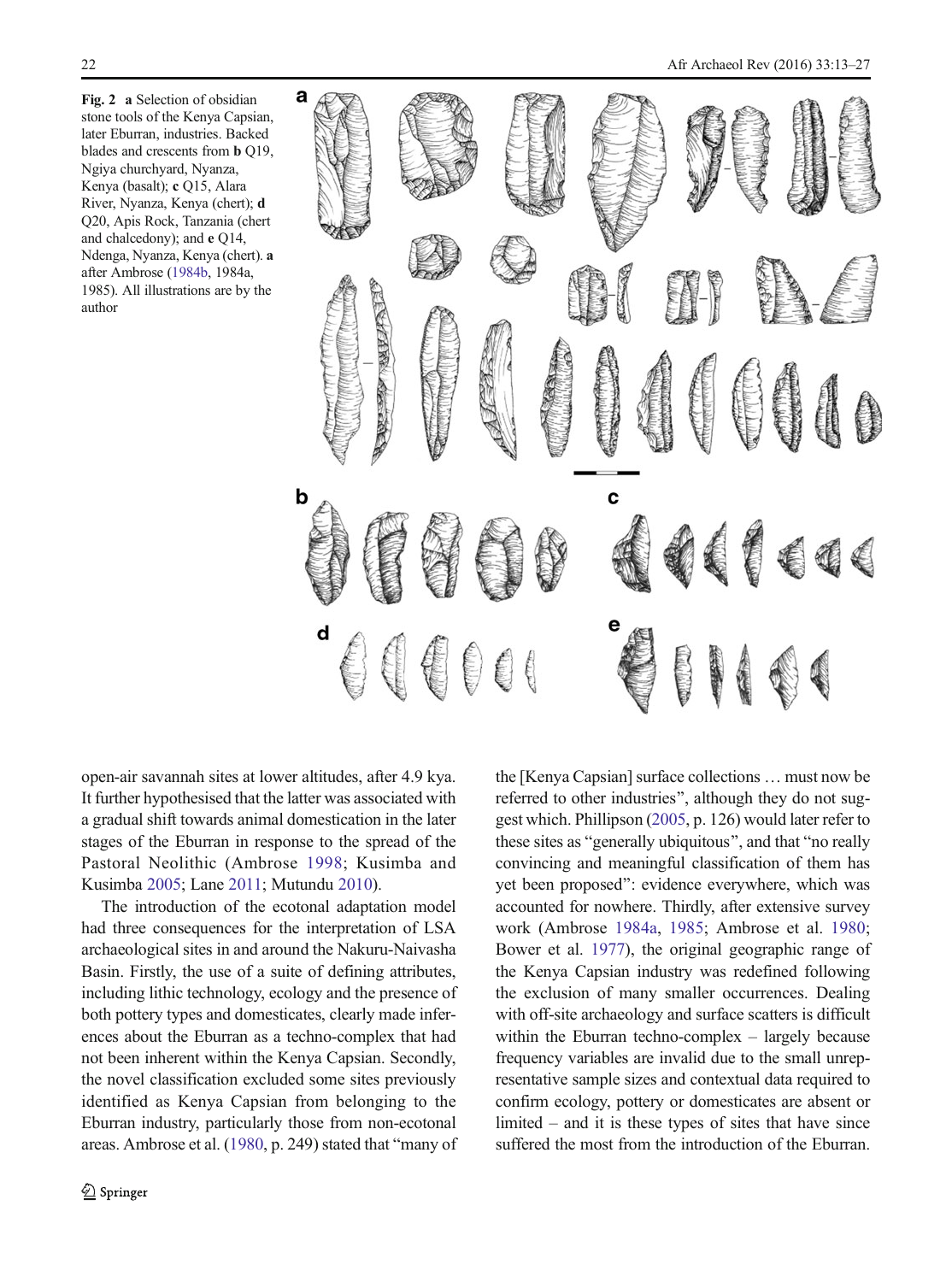The industry is stipulated to exist only within a 25 km radius of Mount Eburru, the extent of which is shown in Fig. [1](#page-4-0) (Ambrose et al. [1980\)](#page-13-0). Ambrose [\(1984a](#page-13-0)) later acknowledged that this geographical limitation may be too stringent, although a clarification/retraction was never issued.

The previous sections outlined the nomenclature, context, definition and attributes for the stone-tool culture that was popularised under the name Kenya Capsian, as well as for the Eburran classification that supplanted it. In the minds of many, the Kenya Capsian exists only as a historical classification system that has since been replaced, rather than a different conception of a prehistoric tradition, and it is this misconception that creates confusion.

As can clearly be established from the outline of the Eburran industry and its comparison to the Kenya Capsian (Table [2](#page-5-0)), Ambrose and colleagues' proposal to rename and redefine the Kenya Capsian with the Eburran was not just a simple nomenclature change, replacing one name with another. What these studies did was to identify and define a single industrial entity, one strand of many that were encapsulated within the Kenya Capsian name, and to recognise it as an industry in its own right, different from other tool technologies that had previously been included ensemble under the Kenya (East African) Capsian umbrella. The situation is further exacerbated because the entity that was chosen as the basis for the Eburran definition had previously formed the original core of the Kenya Capsian: the obsidian industries of the Nakuru-Naivasha Basin, which include all of the type sites for the phases of the Kenya Capsian.

This has resulted in a situation where some researchers either see the two classification systems as directly analogous and misunderstand or misrepresent the relationship between them, their phases and associated definitions (Chmielewski [1987,](#page-14-0) p. 5; Clark [1988,](#page-14-0) p. 271; Hassan [2006](#page-14-0), p. 79; Hirbo [2011,](#page-14-0) p. 18) or describe the Eburran as the local area's exclusive LSA industry at the cost of "unassigned" sites which consequently remain unaddressed (Barham and Mitchell [2008](#page-13-0), p. 327). In some cases it is possible to identify a corresponding Eburran phase for a Kenya Capsian site – particularly for those that lie within the Nakuru-Naivasha Basin, but the reality is that the majority of Kenya Capsian sites do not equate with a phase within the Eburran. The two industries are not comparable, as the Eburran industry is only a portion of the Kenya

Capsian. In essence, Ambrose and colleagues recognised that Leakey's classification system could not encapsulate the variation observed in LSA stone tools across East Africa, but instead of addressing and redefining the Kenya Capsian as a whole, they dealt only with a small portion of it. The way in which these two generations of researchers viewed their respective industries and how they thought about an East African framework for the LSA was different, Leakey taking a macro view of East Africa as a whole, while later researchers, with greater knowledge of LSA diversity, chose a micro approach that interpreted such variation in small-scale localised population processes.

In reality, there are many different localised cultural/ ecological facies contained within the Kenya (East African) Capsian, encapsulated not only by those assemblages in the Nakuru-Naivasha Basin left out of the Eburran classification system (Ambrose et al. [1980](#page-13-0)) but also by the ones that exist in other geographic areas and have never been analysed for formal inclusion or exclusion from the Eburran system. As seen in Fig. [2](#page-10-0), it is evident solely from the most abundant tool types – backed blades and geometrics – that the morphology and manufacture of the artefacts differ greatly across Leakey's East African Capsian. The blades shown in Fig. [2a](#page-10-0), which illustrates the typical Kenya Capsian tools, do form a coherent grouping, and the sites exhibiting such artefactual variation have been reclassified as the Eburran. But the lithics from the other four examples of assemblages (Fig. [2b](#page-10-0)–e) clearly exhibit a diverse range of morphologies. The lithics in the western Kenya example (Fig. [2b\)](#page-10-0) have a far higher length-breadth ratio. They are also thinner, with rounding on the proximal and distal ends, even when compared to other western Kenyan variants (Fig. [2c\)](#page-10-0). The latter are thicker, with more invasive backing retouch that is of greater comparability to the artefacts described by Robbins [\(1974\)](#page-15-0) from Lothagam, than to the classic Eburran artefacts of the Central Rift. The microliths from Apis Rock, Tanzania (Fig. [2d](#page-10-0)) are probably the most similar to the Eburran and the Kenya component of the Kenya Capsian, which explains why Leakey continued to emphasise the inclusion of these collections within the Kenya Capsian. The pointed morphologies and slim nature of the Ndenga (Fig. [2e\)](#page-10-0) artefacts are rare across all of these examples.

These are all reflections of the geographic and technological diversity encapsulated by the Kenya Capsian industry as originally formulated and described. They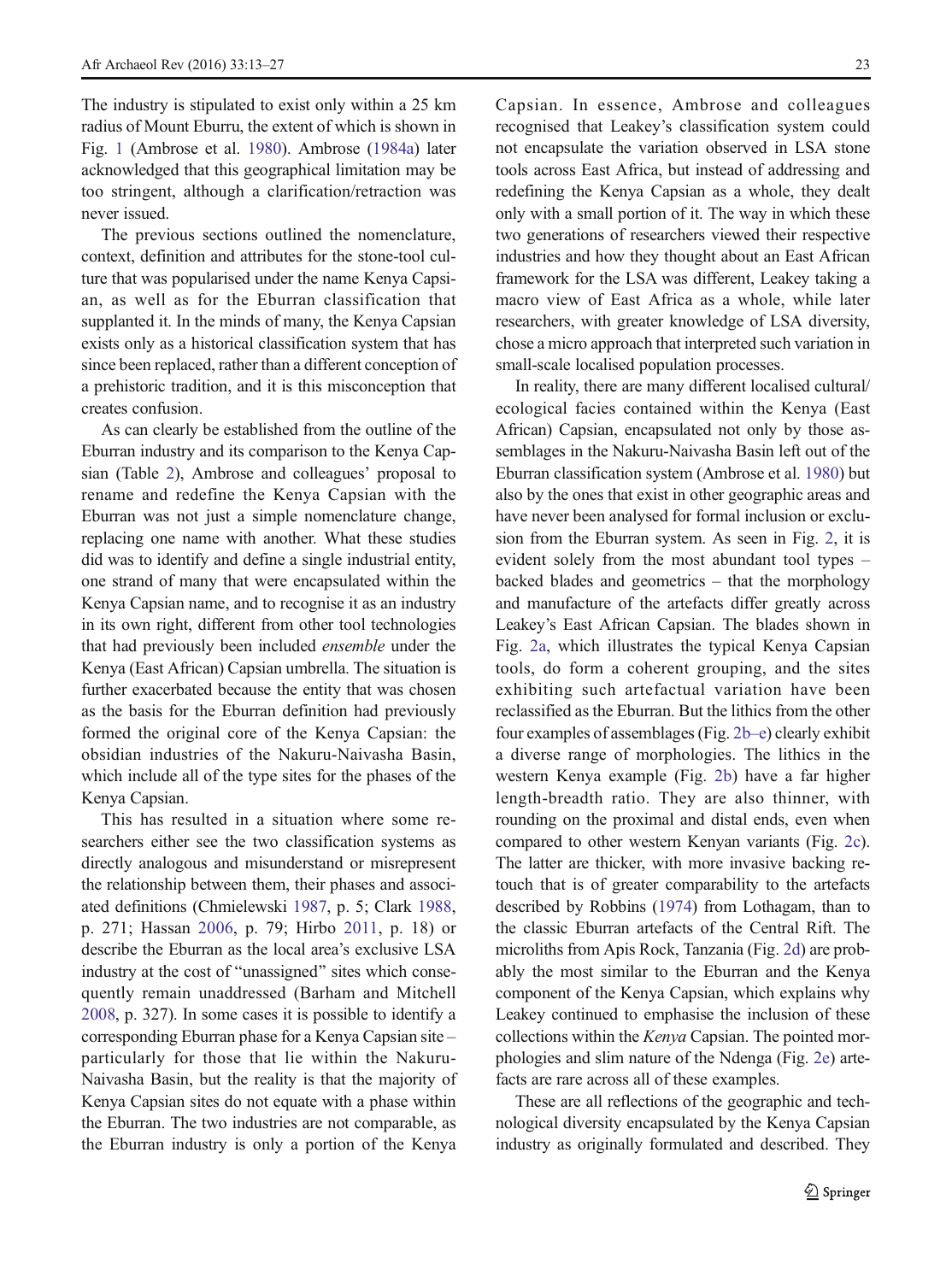are not included within the Eburran reclassification and have no comparative Eburran phase, nor should they. Yet these are the materials most at risk of being incorrectly attributed to a phase of the Eburran industry. What they do represent are a selection of localised "Eburranesque" LSA industries that litter East Africa. Preliminary analyses of the collections held at Kenya National Museum suggest that there are examples of at least six such industries exhibiting a different range of variation (including the Eburran), and all of which fall within Leakey's original East African Capsian (northern and southern Tanzania, northeastern Kenya, western Turkana and two from western Kenya), as well as those left orphan from within the Nakuru-Naivasha Basin.

So how should these industries be interpreted and what does this mean for the Kenya Capsian? Given that the lithic assemblages mentioned above have never been recategorised or included in the Eburran, their attribution continues to be to the Kenyan or East African Capsian. However, the Kenya Capsian is no longer meaningful in terms of how we understand the LSA of East Africa today. Such a conglomerate industry hides the diversity shown among these sites, restricting the comparative, contextual and in-depth analysis necessary to gain a greater understanding of LSA diversity between different cultural entities. Ultimately, given our greater understanding of the processes that underlie LSA diversity in East Africa, the Kenya Capsian can no longer be applied usefully, but only within a historical context.

The modern-day evidence for localised ethnic, biological and cultural diversity across East Africa is argued to be only a fraction of the diversity in prehistory (Lahr and Foley [1994](#page-14-0)). The population patterns, mechanisms and events that affect modern populations – migration, isolation, marginalisation, climate change and resource dearth – would equally have affected the East African stone-tool makers (Ambrose [1984a;](#page-13-0) Bower [1984](#page-14-0); Gifford-Gonzalez [1998](#page-14-0); Marlowe [2005](#page-14-0)). However, the exposure of different groups to such processes would not have been uniform (Olaka et al. [2010\)](#page-15-0), especially given that the period was climatically variable across time and space, with evidence for highly localised environmental changes (Trauth et al. [2010\)](#page-15-0). Much of the observed diversity in stone-tool cultures is likely to be the result of these localised population processes, and, therefore, it is understandable that a region-wide system of classification with a temporal depth of over 10,000 years, such as the Kenya Capsian, is neither representative of the local patterns observed nor adequate to cope with the level of cultural diversity produced as a result (Wilshaw [2012a\)](#page-15-0). This is especially poignant given the paucity of our spatial and temporal resolution, in contrast to the incredible variation that would be expected.

In essence, all Kenya Capsian sites will always historically be Kenya Capsian sites, although they may not be Kenyan, because of the way in which Louis Leakey defined and understood the framework of the industry as comparable to the Aurignacian of Europe. However, it is necessary now to completely remove the term as an indication of similarity among the different LSA technologies in eastern Africa. It is likely that had the East African Capsian not been replaced by Cole with the popularised term Kenya Capsian, this issue would never have arisen. Any reference to an East Africa-wide industry of such variation would have been quickly removed in its totality by the end of the 1970s, and research may have been carried out across the range of LSA industries once encapsulated within the East African Capsian. As it stands, the vision of the Capsian as a Kenyan classification persisted and led to a situation where researchers saw the industry as geographically confined and as wholly replaced with the Eburran industry; the problem of LSA classification was therefore seen as largely solved. Ultimately, this has left many unexplored areas of the East African LSA, and sites such as those in Karamoja, Uganda, or the lesser known sites in Tanzania to remain in limbo, alongside the Kenya Capsian sites excluded from the Eburran industry both within and external to the Nakuru-Naivasha Basin.

It is also necessary to emphasise that just as the Kenya Capsian is no longer a useful entity, nor is the broad application of the Eburran classification system. Because the Eburran has received such detailed study and description by Ambrose and others, the industry is party to special treatment, referred to in books and articles regularly and discussed as a significant part of the East African LSA (Kusimba [2013,](#page-14-0) p. 464). Although the Eburran is special because of the density of sites and preservation quality of artefacts within the Nakuru-Naivasha Basin, it should be given no greater status than any of the other localised industries that were previously encapsulated in the Kenya Capsian. Instead, researchers need to view and discuss LSA diversity not as "the Eburran in Kenya," but with recognition that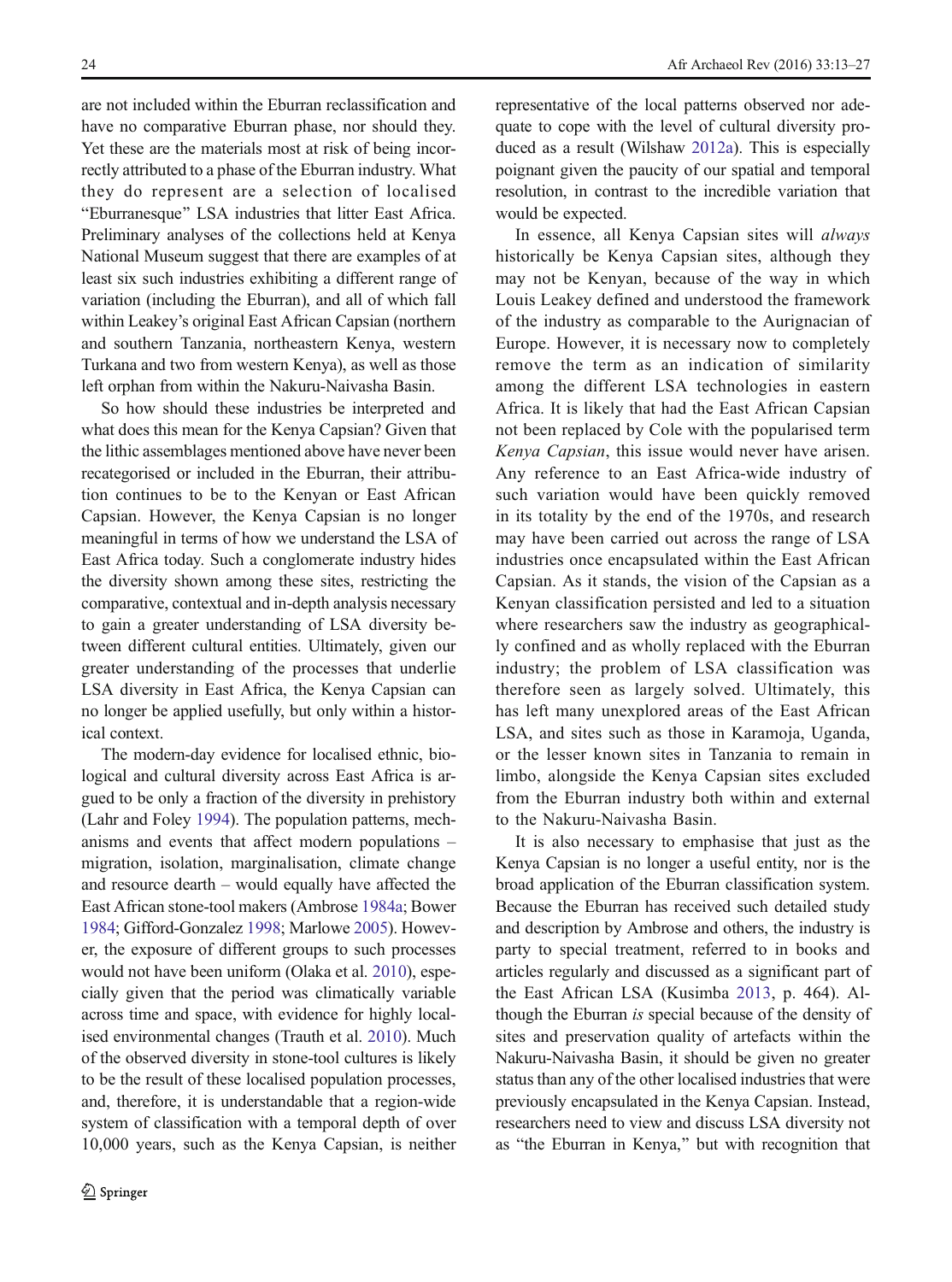<span id="page-13-0"></span>there are many small-scale LSA variants in Kenya and elsewhere that are excluded from the Eburran and remain largely nameless and unrecognised.

Given the variety of smaller-scale population processes that created the diversity that we see today in the archaeological record, it is necessary for each "industry" or variant to be considered with far more equality than is presently the case. Only in this way can a realistic assessment of the number of contemporaneous traditions be made – whether they are LSA, Upper Palaeolithic, East African, South African or European. The variety of stone-tool technologies that characterises our later prehistory have the potential to reveal the social, economic and ecological strategies of hunter-gatherer communities after the environmental amelioration that took place in the Late Pleistocene and Early Holocene, and they should not be treated or interpreted as a single entity. This case study has focused on the Kenya Capsian and Eburran of East Africa, but doubtless similar arguments could be made for the geographically and temporally vast Aurignacian of Europe, which must mask myriad localised variations and with them the key to understanding the cause of the diversity observed. This is becoming increasingly relevant with the influx of ancient DNA studies revealing population structures and complexities beyond what was initially understood, explanations for which can only truly be gained from a greater understanding and resolution in the archaeological record. It is hoped, therefore, that this article will serve not only to correct and elucidate the understanding of the history of the LSA in East Africa and the status of both the Kenyan/East African Capsian and Eburran industries, that continues to vex researchers today, but also to set in motion a reassessment of other systems of classification that may be hindering the understanding and interpretation of recent human populations.

Acknowledgments The author thanks Dr. Marta Mirazon Lahr and Professor Robert Foley for helpful comments and continued support, as well as providing the perfect research environment in the Leverhulme Centre for Human Evolutionary Studies. This work was funded by the European Research Council-funded In Africa Project (ERC 295907); St. John's College, Cambridge; the Smuts Fund and the Bartle Frere and Mary Euphrasia Moseley Fund, University of Cambridge; an Anthony Wilkin Studentship, Department of Biological Anthropology, Cambridge; and a grant from the Louis S. B. Leakey Trust. Research was carried out through affiliation with the National Museums of Kenya (NMK/ ESC/PAL/w/VOL.1) and with permission from the National Council of Science and Technology, Government of Kenya (Permit numbers 2009-11: NCST/5/002/419 and 2012-15: NCST/5/ 002/419/9).

Open Access This article is distributed under the terms of the Creative Commons Attribution 4.0 International License (http:// creativecommons.org/licenses/by/4.0/), which permits unrestricted use, distribution, and reproduction in any medium, provided you give appropriate credit to the original author(s) and the source, provide a link to the Creative Commons license, and indicate if changes were made.

#### References

- Ambrose, S. H. (1980). Elmenteitan and other Late Pastoral Neolithic adaptations in the central highlands of East Africa. In R. E. F. Leakey & B. A. Ogot (Eds.), Proceedings of the 8th Panafrican Congress of Prehistory and Quaternary Studies, 1977 (Vol. VIII, pp. 279–282). Nairobi: The International Louis Leakey Memorial Institute for African Prehistory.
- Ambrose, S. H. (1984a). Holocene environments and human adaptations in the Central Rift Valley, Kenya. PhD Thesis. University of California, Berkeley.
- Ambrose, S. H. (1984b). Introduction to pastoral adaptations to the highlands of East Africa. In J. D. Clark & S. A. Brandt (Eds.), From hunters to farmers(pp. 212–239). Berkeley: University of California Press.
- Ambrose, S. H. (1985). Excavations at Masai Gorge Rockshelter, Naivasha. Azania, 20(1), 29–67.
- Ambrose, S. H. (1986). Hunter-gatherer adaptations to nonmarginal environments: An ecological and archaeological assessment of the Dorobo Model. Sprache und Geschichte in Afrika, 7(2), 11–42.
- Ambrose, S. H. (1998). Chronology of the Later Stone Age and food production in East Africa. Journal of Archaeological Science, 25, 377–392.
- Ambrose, S. H. (2002). Small things remembered: Origins of early microlithic industries in sub‐Saharan Africa. Archeological Papers of the American Anthropological Association, 12(1), 9–29.
- Ambrose, S. H., Hivernel, F., & Nelson, C. M. (1980). The taxonomic status of the Kenya Capsian. In R. E. Leakey & B. A. Ogot (Eds.), Proceedings of the 8th Panafrican Congress of Prehistory and Quaternary Studies, 1977 (pp. 248–252). Nairobi: The International Louis Leakey Memorial Institute for African Prehistory.
- Barham, L., & Mitchell, P. (2008). The first Africans: African archaeology from the earliest toolmakers to most recent foragers. Cambridge: Cambridge University Press.
- Barthelme, J. (1977). Holocene sites north-east of Lake Turkana: A preliminary report. Azania: Journal of the British Institute in Eastern Africa, 12(1), 33–41.
- Bishop, W. W., & Posnansky, M. (1960). Pleistocene environment and early man in Uganda. Uganda Journal, 24, 24–61.
- Boucher de Perthes, J. (1847). Antiquités celtiques et antédiluviennes (Vol. I). Paris: Treuttel & Wurtz.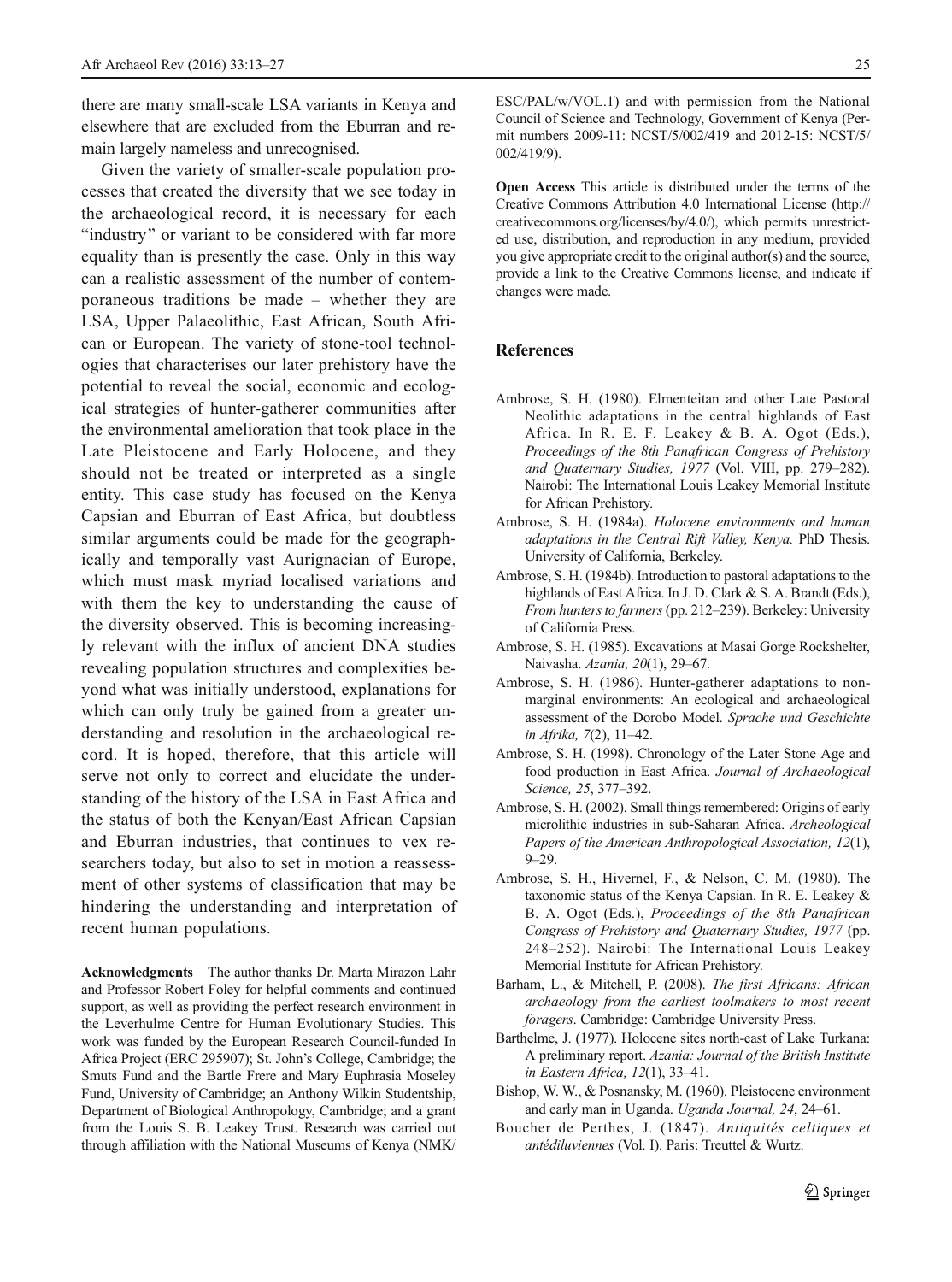- <span id="page-14-0"></span>Bower, J. R. F., Nelson, C. M., Waibel, A. F., & Wandibba, S. (1977). The University of Massachusetts' Later Stone Age/ Pastoral Neolithic comparative study in central Kenya: An overview. Azania, 12, 119–146.
- Chittick, H. N. (1976). Brief report on excavations at Lowasera and reconnaissance of the Ele Bor area. Nyame Akuma, 8, 11–13.
- Chmielewski, W. (1987). The Pleistocene and Early Holocene archaeological sites on the Atbara and Blue Nile in eastern Sudan. Przeglad Archeologiczny, 34, 5–48.
- Clark, J. D. (1988). The Middle Stone Age of East Africa and the beginnings of regional identity. Journal of World Prehistory, 2(3), 235–305.
- Clark, J. D., Cole, G. H., Isaac, G. L., & Kleindienst, M. R. (1966). Precision and definition in African archaeology. The South African Archaeological Bulletin, 21(83), 114–121.
- Cole, S. (1954). The Prehistory of East Africa. American Anthropologist, 56(6), 1026–1050.
- Cole, S. (1963). The Prehistory of East Africa (2nd ed.). New York: Macmillan.
- Cole, S. (1975). Leakey's luck: The life of Louis Seymour Bazett Leakey (1st ed.). London: Collins.
- D'Acy, E. (1875). Quelques observations sur la succession chronologique des types appelés généralement type de Saint-Acheul et type du Moustier. Matériaux pour l'histoire primitive et naturelle de l'homme, 10, 281–287.
- Davies, K. A. (1967). E. J. Wayland C.B.E. A tribute. Uganda Journal, 31(1), 1–8.
- Dewey, H., & Hobley, C. W. (1925). 51. Some obsidian implements from Kenya Colony. Man, 25, 88–92.
- Evans, J. (1860). On the occurrence of flint implements in undisturbed beds of gravel, sand and clay. Archaeologia, 38, 280– 307.
- Evans, J. (1872). The ancient stone implements, weapons and ornaments of Great Britain. London: Longmans.
- Frere, J. (1800). XVIII. Account of flint weapons discovered at Hoxne in Suffolk. By John Frere, Esq. FRS and FAS in a letter to the Rev. John Brand, Secretary. Archaeologia, 13, 204–205.
- Gifford-Gonzalez, D. (1998). Early pastoralists in East Africa: Ecological and social dimensions. Journal of Anthropological Research, 17, 166–200.
- Gifford-Gonzalez, D. (2003). The fauna from Ele Bor: Evidence for the persistence of foragers into the later Holocene of arid north Kenya. African Archaeological Review, 20(2), 81–119.
- Gramly, R. M. (1976). Upper Pleistocene archaeological occurrences at site GvJm/22, Lukenya Hill, Kenya. Man, 11, 319– 344.
- Gregory, J. W. (1896). The Great Rift Valley: Being the narrative of a journey to Mount Kenya and Lake Baringo. London: John Murray.
- Hassan, F. A. (2006). Climate and cattle in North Africa: A first approximation. In R. Blench & K. MacDonald (Eds.), The origins and development of African livestock: Archaeology, genetics, linguistics and ethnography (pp. 61–86). London: University College London Press.
- Hirbo, J. B. (2011) Complex genetic history of East African populations. PhD Thesis, University of Maryland.
- Hivernel, F. (1974). A study of the Kenya Capsian of Gamble's Cave (Kenya) and its relationship with other industries. MA Thesis, University College, London.
- Kusimba, S. B. (2013). Hunter-gatherer-fishers of Eastern and South-Central Africa since 20,000 years ago. In P. Mitchell & P. Lane (Eds.), The Oxford handbook of African archaeology (pp. 461–472). Oxford: Oxford University Press.
- Kusimba, C. M., & Kusimba, S. B. (2005). Mosaics and interactions: East Africa 2000 B. P. to the present. In A. B. Stahl (Ed.), African archaeology: A critical introduction (pp. 392– 419). Oxford: Blackwell Publishing.
- Lahr, M. M., & Foley, R. (1994). Multiple dispersals and modern human origins. Evolutionary Anthropology: Issues News and Reviews, 3(2), 48–60.
- Lane, P. (2011). An outline of the Later Holocene archaeology and precolonial History of the Ewaso Basin, Kenya. In N. J. Georgiadis (Ed.), Conserving wildlife in African landscapes: Kenya's Ewaso ecosystem (pp. 11–30). Washington, DC: Smithsonian Institution Scholarly Press.
- Leakey, L. S. B. (1931). The Stone Age cultures of Kenya Colony (1st ed.). Cambridge: Cambridge University Press.
- Leakey, L. S. B. (1936). Stone Age Africa: An outline of prehistory in Africa (1st ed.). London: Oxford University Press.
- Leakey, L. S. B. (1947). Capsian or Aurignacian? Which term should be used in Africa? In L. S. B. Leakey (Ed.), Proceedings of the 1st Panafrican Congress on Prehistory, Nairobi, 1947 (pp. 205–206). Oxford: Blackwell.
- Leakey, L. S. B. (1950). Terminology in prehistory. The South African Archaeological Bulletin, 5(17), 20–22.
- Leakey, L. S. B. (1951). Olduvai Gorge. Cambridge: Cambridge University Press.
- Leakey, L. S. B. (1968). Age of Bed V, Olduvai Gorge, Tanzania. Science, 166(3904), 532.
- Leakey, L. S. B. (1974). By the evidence: Memoirs, 1932–1951. New York: Harcourt Brace Jovanovich.
- Leakey, M. D. (1979). Olduvai Gorge: My search for early man. London: Collins London.
- Leakey, M. D., Hay, R. L., Thurber, D. L., Protsch, R., & Berger, R. (1972). Stratigraphy, archaeology, and age of the Ndutu and Naisiusiu Beds, Olduvai Gorge, Tanzania. World Archaeology, 3(3), 328–341.
- MacDonald, A. (1923). Letter to the editor: An interesting find. East African Standard, April 14th 1923.
- Marlowe, F. W. (2005). Hunter-gatherers and human evolution. Evolutionary Anthropology: Issues News and Reviews, 14(2), 54–67.
- Masao, F. T. (1979). The Later Stone Age and the rock paintings of central Tanzania. Studien zur Kulturkunde Wiesbaden, 48, 1– 311.
- Mutundu, K. K. (2010). An ethnoarchaeological framework for the identification of Late Holocene archaeological sites in East Africa. Azania: Archaeological Research in Africa, 45(1), 6–23.
- Nelson, C. M. (1973). A comparative analysis of Later Stone Age occurrence in East Africa. PhD Thesis, University of California, Berkeley.
- O'Brien, T. P. (1936). Notes on the Stone Age cultures of Uganda. Man, 36, 41–44.